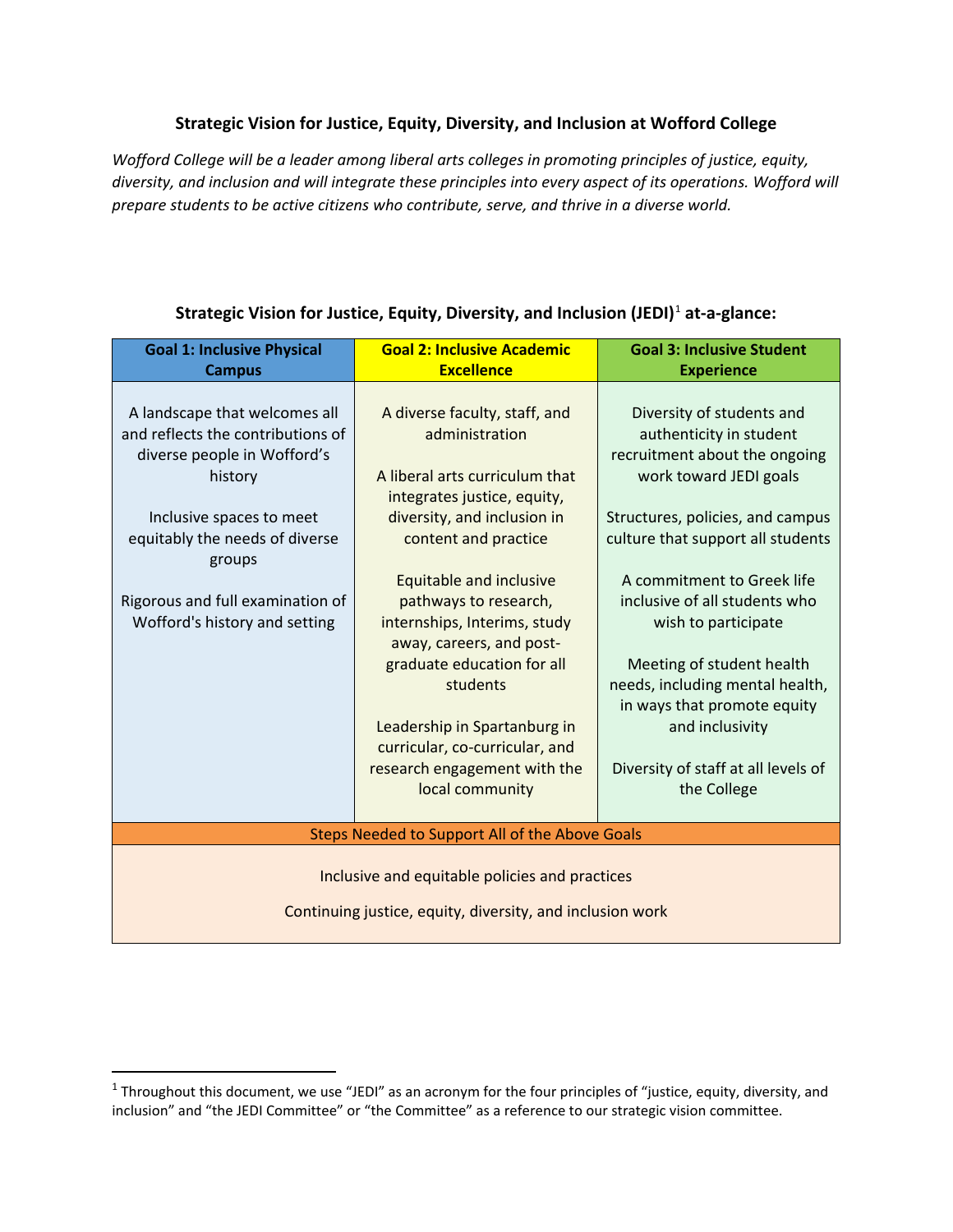# **Introduction**

In preparing this strategic vision, the JEDI Committee conducted roughly 100 hours of listening sessions and collected over 350 surveys resulting in 500 pages of data from alumni, students, faculty, staff, College leadership, and Spartanburg community members. This data set gave us valuable, diverse, and powerful information from the voices of those in the Wofford community and beyond.<sup>[2](#page-1-0)</sup> In addition, the JEDI Committee's five Working Groups<sup>[3](#page-1-1)</sup> each held their own listening sessions with relevant groups and experts both within and outside the College, and gathered benchmarking data from Wofford's peer institutions.<sup>[4](#page-1-2)</sup> Before beginning its work, the Committee read the Instagram stories on [Black at Wofford](https://www.instagram.com/blackatwofford/?hl=en) and the statement and demands of the [Wofford Antiracism Coalition,](https://woffordcoalition.blogspot.com/2020/10/updated-demands.html) took individual implicit bias tests, studied documents on best practices in justice and equity work,<sup>[5](#page-1-3)</sup> and drew on their collective knowledge of years of interaction with students.

President Samhat formed and empowered our committee to create a strategic vision for justice, equity, diversity, and inclusion to guide Wofford's future, and that step itself signaled a sea change. Our nine months of work has demonstrated that often the process is, in large part, the product. That a committee composed of students, staff, faculty, and trustees could work collaboratively as peers was itself transformational for those of us doing the work. And in doing this work, not only have those of us on the committee learned a tremendous amount about Wofford, its community, and about justice and equity work, we have been overwhelmed by the support of Wofford's faculty, staff, and leadership who are doing the work alongside us. Every time we sent an email or left a voicemail asking for information or help, we heard back almost immediately. All of this collective work, of which our committee is only a part, has already moved Wofford significantly toward justice and equity compared even to where it was a year ago. We also gratefully acknowledge years of preceding work by Wofford faculty, staff, and students that began long before the JEDI Committee was formed. It is thanks to the labor of these dedicated individuals that Wofford was even ready to have these conversations and do this work on a large scale.<sup>[6](#page-1-4)</sup>

Guided by Wofford's [mission statement and core values,](https://www.wofford.edu/about/fast-facts/mission-statement) the recommendations in this report represent the results of all of the Committee's research. Many of our recommendations call out the need for some combination of more staffing, increased budget, more robust structures, and revised policies. This pattern in our recommendations speaks to a faculty and staff dedicated to our students and to equity, who find themselves supporting an increased student population, often on budgets and staffing levels

l

<span id="page-1-0"></span><sup>&</sup>lt;sup>2</sup> See the JEDI Committee Research Report, prepared by Committee consultant Dr. Debora Johnson-Ross, for summary and analysis of this data.

<span id="page-1-1"></span><sup>&</sup>lt;sup>3</sup> See Appendix.

<span id="page-1-2"></span><sup>4</sup> The institutions studied for benchmarking purposes were: Centre, Davidson, Furman, Hendrix, Rhodes, Sewanee, and Washington and Lee.

<span id="page-1-4"></span><span id="page-1-3"></span><sup>&</sup>lt;sup>5</sup> For a list of readings consulted by the Committee, see **the JEDI Committee website**.<br><sup>6</sup> The students, faculty, staff, and alumni whose work and passions sparked and advanced these conversations include, in most recent years: All who contributed to **Black at Wofford**; the Wofford Anti-Racism Coalition (WARC) founded by Bali Channa ('20), Bryson Coleman ('21), Omar K. Elmore ('20), Jurnee Jones ('21), Margaret Roach ('21), Destiny Shippy ('22), and Naya Taylor ('21); the faculty and staff who comprise the Anti-Racism Action Team; all who signe[d WARC's petition](https://www.change.org/p/president-nayef-samhat-rename-buildings-glorifying-slaveholders-at-wofford-college-52e6743d-1a1d-4f78-a6c8-7983c44ad43d) to change the residence hall names; and those who organized and signed [the](https://www.dropbox.com/s/qi9xoklwcmjpwk6/Faculty.petition.signed.pdf?dl=0)  [faculty petition](https://www.dropbox.com/s/qi9xoklwcmjpwk6/Faculty.petition.signed.pdf?dl=0) to change the residence hall names.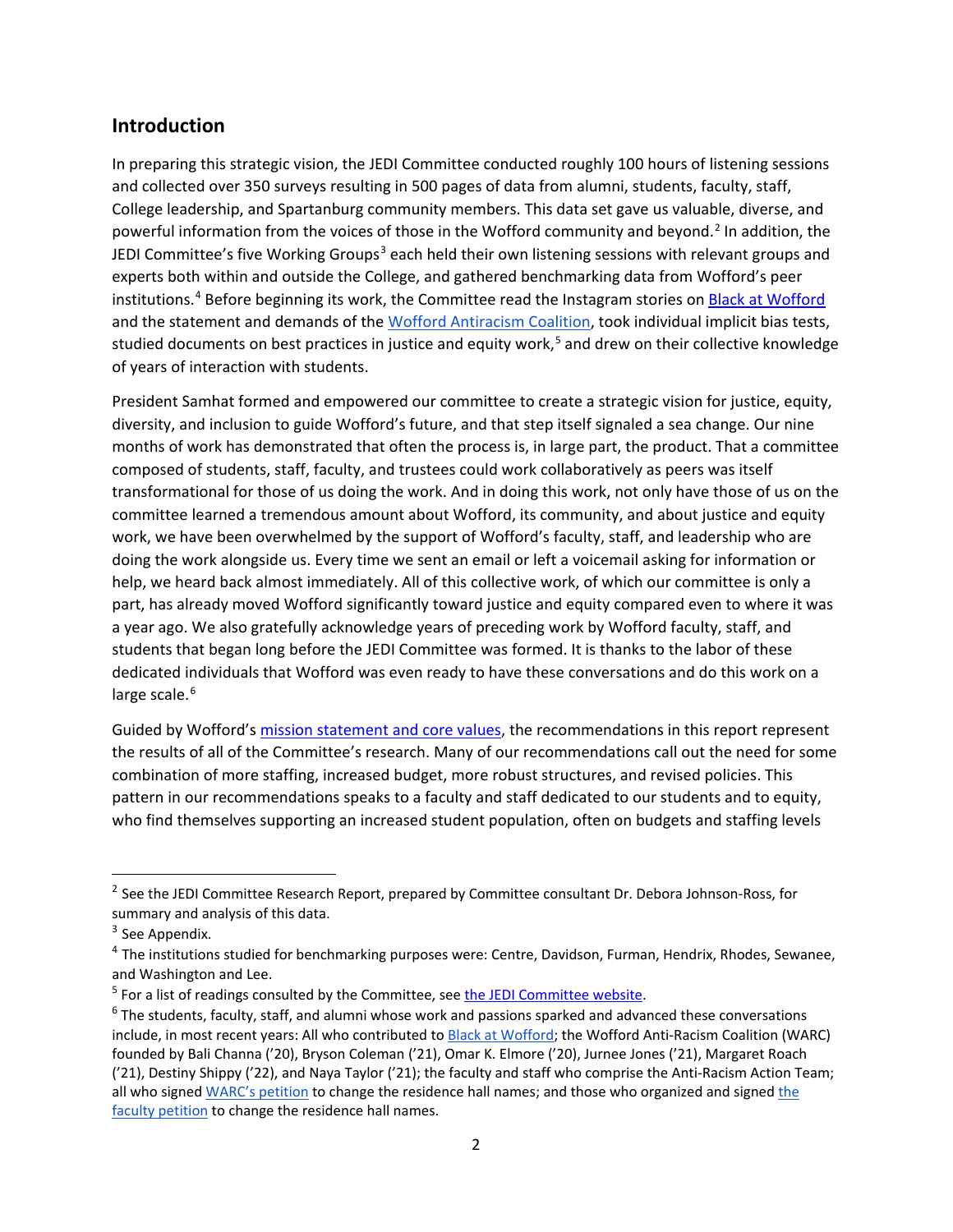many years out of date.<sup>[7](#page-2-0)</sup> Time and again, we heard of staff and faculty beginning new student-support or equity-oriented initiatives "on a dream and a shoestring."<sup>[8](#page-2-1)</sup> It is time to recognize that what Wofford has long prided itself on – doing more with less – has come at the cost of sustainable workloads for employees and the ability of all on campus to serve the needs of our students, especially our students most likely to be marginalized or vulnerable. An operating budget is, in truth, a moral document, and equity for our students and for all on our campus cannot be achieved "on a dream and a shoestring."

Our listening sessions with the Spartanburg community spoke to a bittersweet mix of pride in a local, nationally recognized institution, along with hurt at Wofford's failure to acknowledge a history of injury done to the Black community, and disappointment that the College does not more effectively use its significant resources to give "a hand up rather than a handout"<sup>[9](#page-2-2)</sup> to the Spartanburg community, a city with nearly a quarter of its population living below poverty level.<sup>[10](#page-2-3)</sup>

While the report herein represents a strategic vision for justice, equity, diversity and inclusion for Wofford's future, the Committee also reminds all readers that a higher goal – that of *belonging* – goes beyond diversity and inclusion; belonging is what our students are seeking, and belonging is what all in our community deserve.

Wofford College, the higher-education landscape, and our nation are at a pivotal moment for justice and equity. Now, at this moment ripe with possibility, is the time for Wofford College to implement changes that will raise the bar on equity and inclusivity for our students and employees, for our alumni, and for the Spartanburg community. With changing demographics and incoming students' increased focus on justice and equity issues, now is also the time to implement changes that will ensure the long-term health and sustainability of our beloved institution. This turning point is a moment of responsibility, and it is also an exciting moment, a chance to become a national leader in building a campus and community committed to justice, equity, diversity, and inclusion.

<span id="page-2-0"></span> $<sup>7</sup>$  Furthermore, data from our listening sessions and surveys indicate a pervasive perception that the most</sup> understaffed and underfunded efforts are disproportionately led and staffed by women and people of color.

<span id="page-2-1"></span><sup>&</sup>lt;sup>8</sup> As one staff member said in a Working Group listening session.

<span id="page-2-2"></span> $9$  As stated by a community leader in a listening session.

<span id="page-2-3"></span><sup>&</sup>lt;sup>10</sup> See census data [here.](https://www.census.gov/quickfacts/fact/table/spartanburgcitysouthcarolina/PST045219)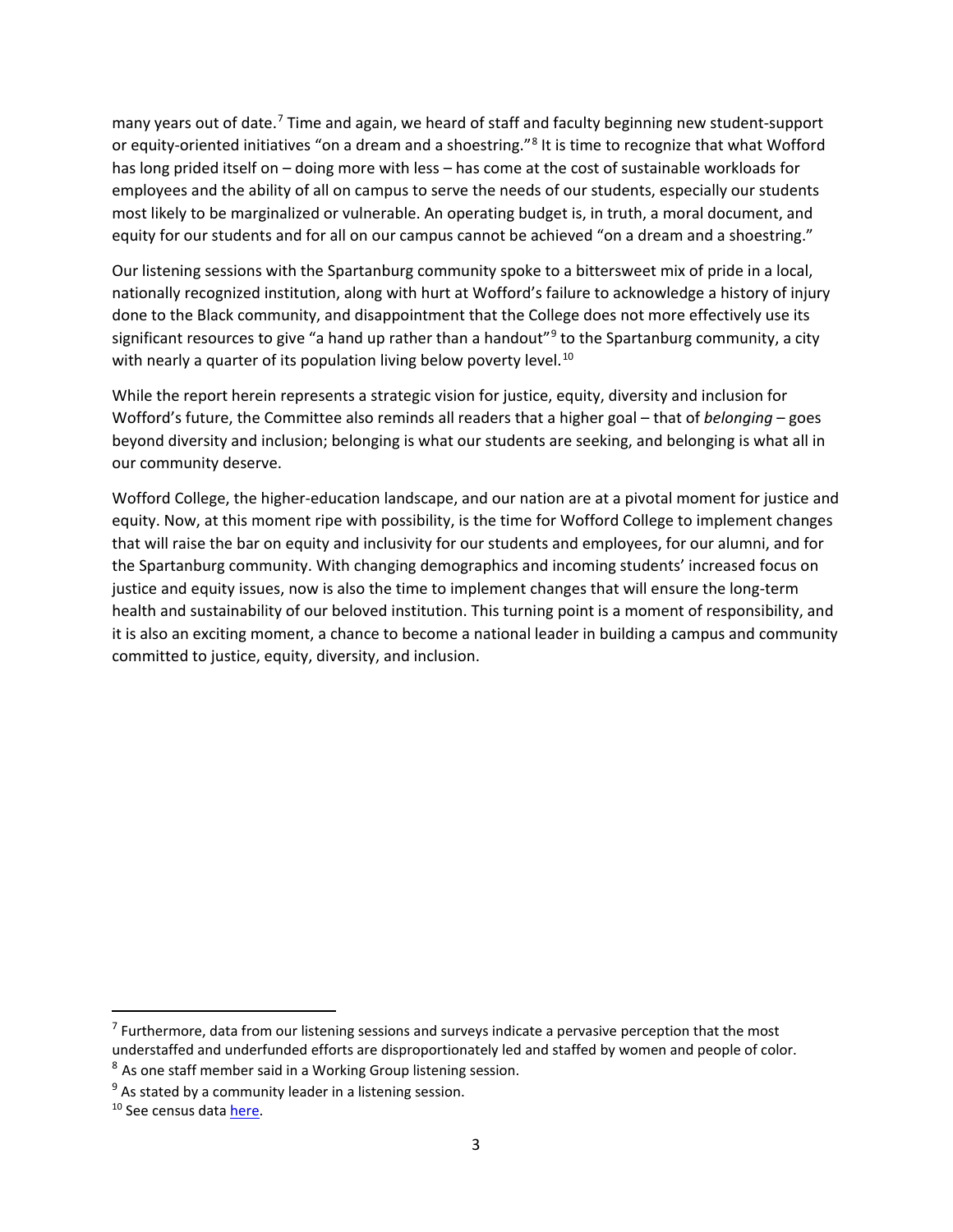# **Overview of the Recommendations**

Below is a summary of all recommendations in this report.<sup>[11](#page-3-0)</sup> Readers can click on any recommendation in this summary to see the full version, including rationale, in the body of the document.

#### **Goal 1: Inclusive Physical Campus**

A landscape that welcomes all and reflects the contributions of diverse people in Wofford's history

**[Recommendation 1](#page-6-0)**: Adopt a new naming system for current and future residence halls purposefully chosen to emphasize Wofford's common history and community

#### Inclusive spaces to meet equitably the needs of diverse groups

**[Recommendation 2](#page-7-0)**: Allocate and raise funds for the construction of a new house or houses within the Greek Village for National Panhellenic Council (NPHC) fraternities and sororities, and for support of the activities and functions of these organizations. Address inequities in policies in use of these spaces

**[Recommendation 3](#page-8-0)**: Construct new buildings and safe spaces dedicated to the support of current and future diverse student populations, groups, and their organizations and review current policies that regulate usage of student spaces

#### Rigorous and full examination of Wofford's history and setting

**[Recommendation 4:](#page-8-1)** Establish a Wofford History and Memory Committee tasked with the development and implementation of projects, including those related to recommended initiatives proposed by the JEDI Committee

**[Recommendation 5](#page-9-0)**: Create a position of Campus Historian or Historian of the College

### **Goal 2: Inclusive Academic Excellence**

A diverse faculty, staff, and administration

**[Recommendation 6](#page-10-0)**: Increase BIPOC<sup>[12](#page-3-1)</sup> and other forms of diversity in faculty, staff, and administration

A liberal arts curriculum that integrates justice, equity, diversity, and inclusion in content and in practice

**[Recommendation 7](#page-11-0)**: Restructure academic advising

<span id="page-3-0"></span><sup>&</sup>lt;sup>11</sup> The Committee and its Working Groups are grateful to all of our colleagues whose contributions helped shape these recommendations, including but not limited to: Trina Jones, Dwain Pruitt, Tracey Revels, and Phillip Stone, all of whom went above and beyond by serving on Working Groups; those who provided time, expertise, and information included Taifha Alexander, Katarina Barnhart, Jo Ann Brasington, Dudley Brown, Ben Bryan, Anne Catllá, Crystal Crawford, Lisa DeFreitas, Amanda Estabrook, Anneliesa Finch, Lisa Goings, Matt Hammett, Thom Henson, Kevin Huffman, Roberta Hurley, Calhoun Kennedy, Amy Lancaster, Boyce Lawton, Chee Lee, Curt McPhail, John Miles, Jordan Moeller, Britt Newman, Rebecca Parker, Dina Roberts, Kim Rostan, Tim Schmitz, Tyler Senecal, Keith Shambaugh, Elizabeth Shuler, Mike Sosulski, Brand Stille, Jessalyn Story, Megan Tyler, Beth Wallace, and Carol Wilson.

<span id="page-3-1"></span><sup>&</sup>lt;sup>12</sup> Black, Indigenous, and People of Color.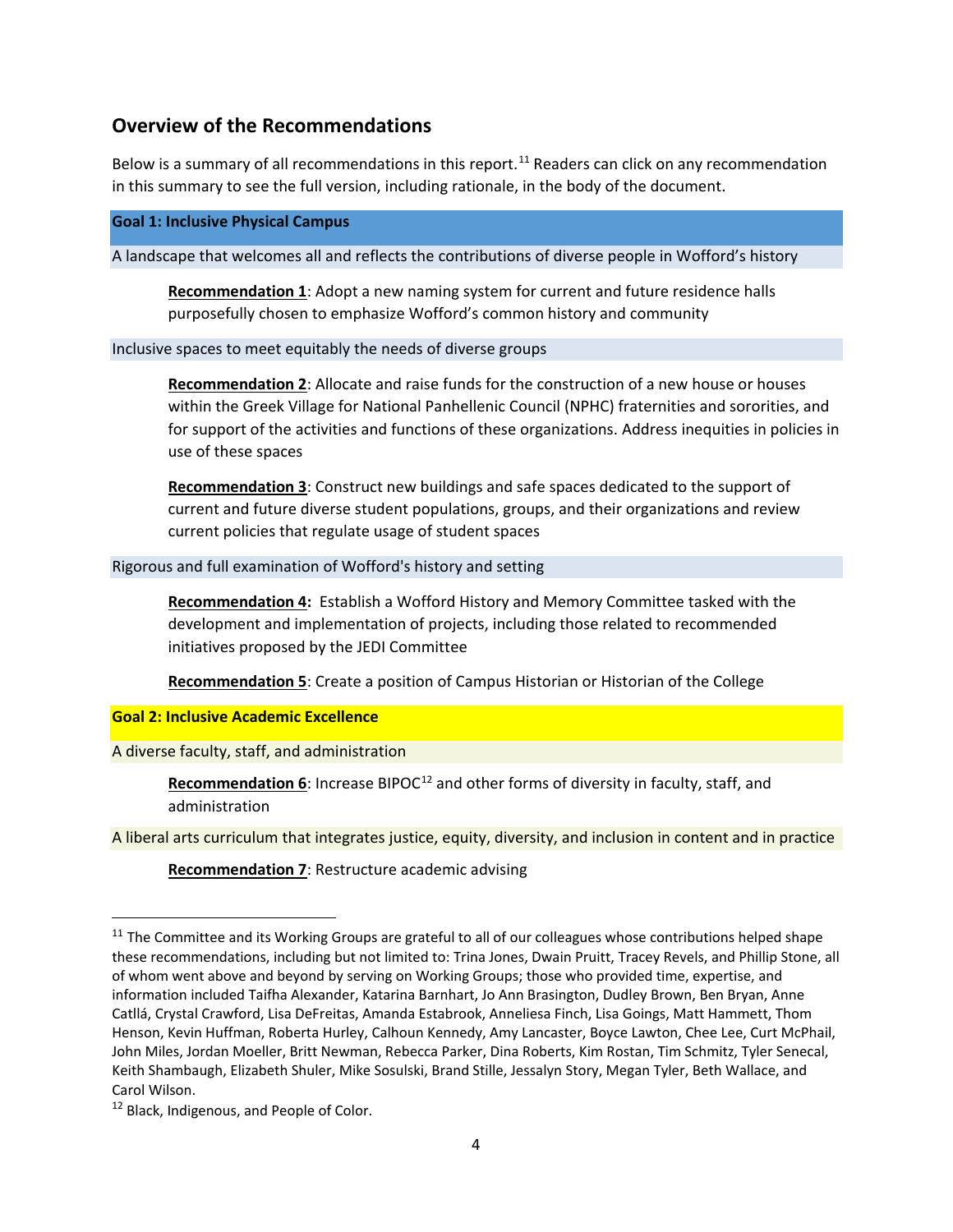**[Recommendation 8](#page-12-0)**: Enhance the general education and major curricula with increased course content related to race, ethnicity, and legacies of colonialism

**[Recommendation 9](#page-13-0):** Increase infrastructure support for the FYI<sup>[13](#page-4-0)</sup> program

**[Recommendation 10](#page-14-0)**: Expand ongoing assessment and professional development to work toward greater equity in the academic majors

**[Recommendation 11](#page-15-0)**: Revive the Wofford Gospel Choir; support and sustain it

See **[Recommendation 21](#page-24-0)** under Goal 3

Equitable and inclusive pathways to research, internships, Interims, study away, careers, and postgraduate education for all students

**[Recommendation 12](#page-15-1)**: Ensure financial needs are met for laptops and course supplies

**[Recommendation 13](#page-16-0)**: Create equitable access to on-campus Interim courses

**[Recommendation 14](#page-16-1)**: Create structures to ensure best practices for intercultural engagement in study-away Interim courses; once those structures are in place, create equitable access to one study-away (including study-abroad) Interim for all students

**[Recommendation 15](#page-18-0)**: Encourage coaches, advisors, and the Office of International Programs to collaborate so that athletes who desire to study abroad can do so

**[Recommendation 16](#page-18-1)**: Create more equitable pathways to internships

**[Recommendation 17](#page-20-0)**: Create more equitable pathways to other student development and precareer opportunities

Leadership in Spartanburg in curricular, co-curricular, and research engagement with the local community

**[Recommendation 18](#page-20-1)**: Increase amount and consistency of community engagement in the curriculum

**[Recommendation 19](#page-21-0)**: Provide support to ensure public research and community-engaged research are practiced in ways that promote equity and uplift the Spartanburg community

**Goal 3: Inclusive Student Experience**

Diversity of students and authenticity in student recruitment about the ongoing work toward JEDI goals

**[Recommendation 20](#page-22-0)**: Develop a strategic plan for diversity recruitment and enrollment for 2022-2026

Structures, policies, and campus culture that support all students

**[Recommendation 21](#page-24-0)**: Plan, implement, and assess first-year orientation each year with special attention to JEDI concerns

l

<span id="page-4-0"></span><sup>&</sup>lt;sup>13</sup> First Year Inquiry.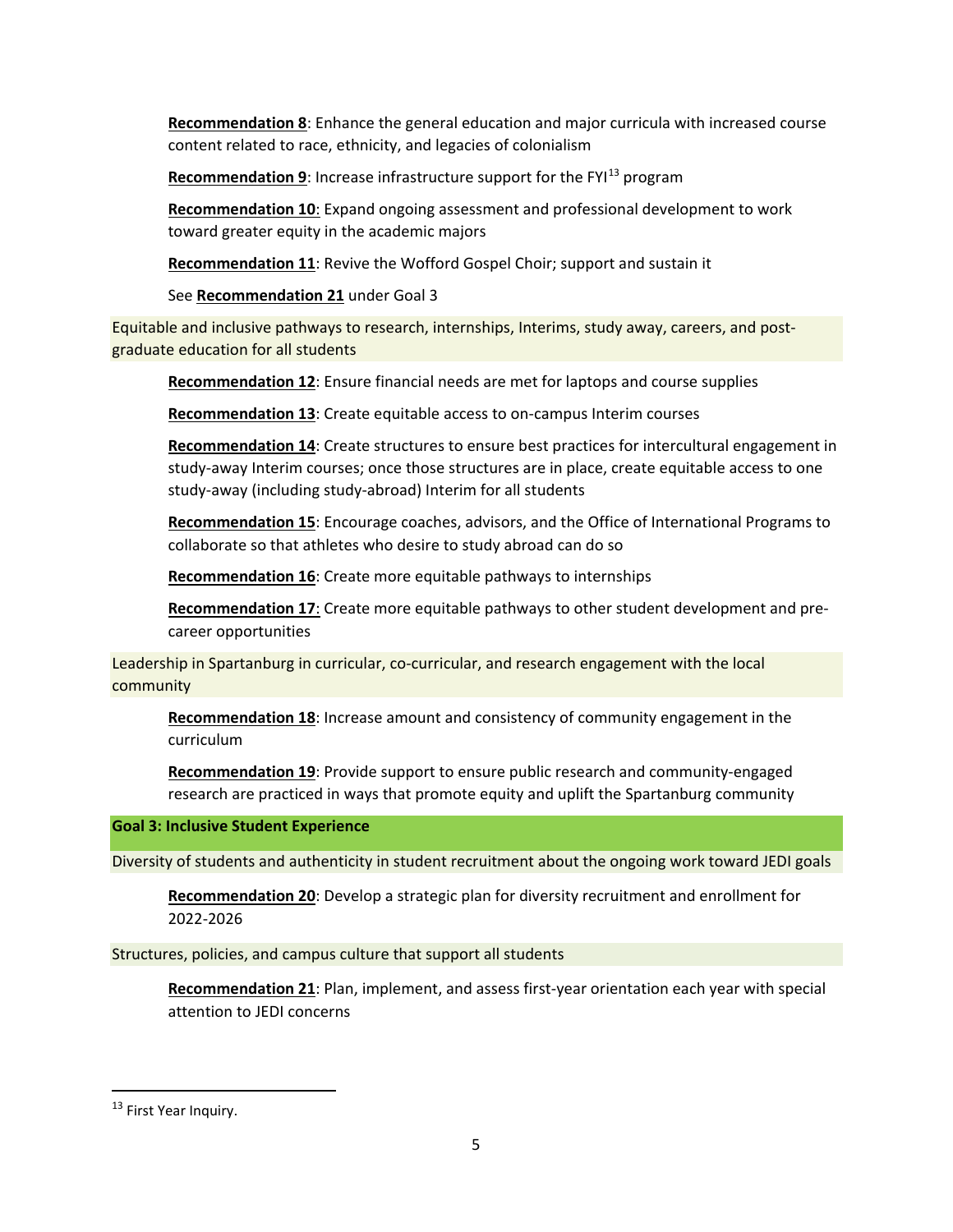**[Recommendation 22](#page-25-0)**: Increase staffing and support for Accessibility Services and revise relevant policies

**[Recommendation 23](#page-26-0)**: Enhance Campus Union's ability to represent all students

**[Recommendation 24](#page-26-1)**: Establish a Justice, Equity, Diversity, and Inclusion student fund

A commitment to Greek life inclusive of all students who wish to participate

See **[Recommendation 2](#page-7-0)** under Goal 1

Meeting of student health needs, including mental health, in ways that promote equity and inclusivity

**[Recommendation 25](#page-27-0)**: Increase support for Wofford's Counseling Services

**[Recommendation 26](#page-27-1)**: Establish a student health care coverage option for uninsured students

Diversity of staff at all levels of the College

See **[Recommendation 6](#page-10-0)** under Goal 2

#### **Steps needed to support all of the above recommendations**

Inclusive and equitable policies and practices

**[Recommendation 27:](#page-28-0)** Title IX and Bias Reporting: (a) Provide additional resources to the Title IX and Bias Incident reporting efforts; (b) implement structures to allow for consistent, effective, and clear processes for problematic behavior that does not fall within the definitions of prohibited conduct within the current policy guidelines; (c) require annual training of all employees in Wofford's Title IX and Bias Reporting policies and procedures

**[Recommendation 28](#page-31-0)**: Conduct an external review of the Office of Human Resources and all institutional policies and practices related to hiring and confidential personnel matters to ensure that emerging risks and issues of concern are identified and addressed

Continuing justice, equity, diversity, and inclusion work

**[Recommendation 29](#page-32-0)**: Create three annual awards for JEDI work

**[Recommendation 30](#page-32-1)**: Continue justice, equity, diversity, and inclusion work: (a) Establish an advisory committee on JEDI issues on campus; (b) continue research and reporting from JEDI Committee's data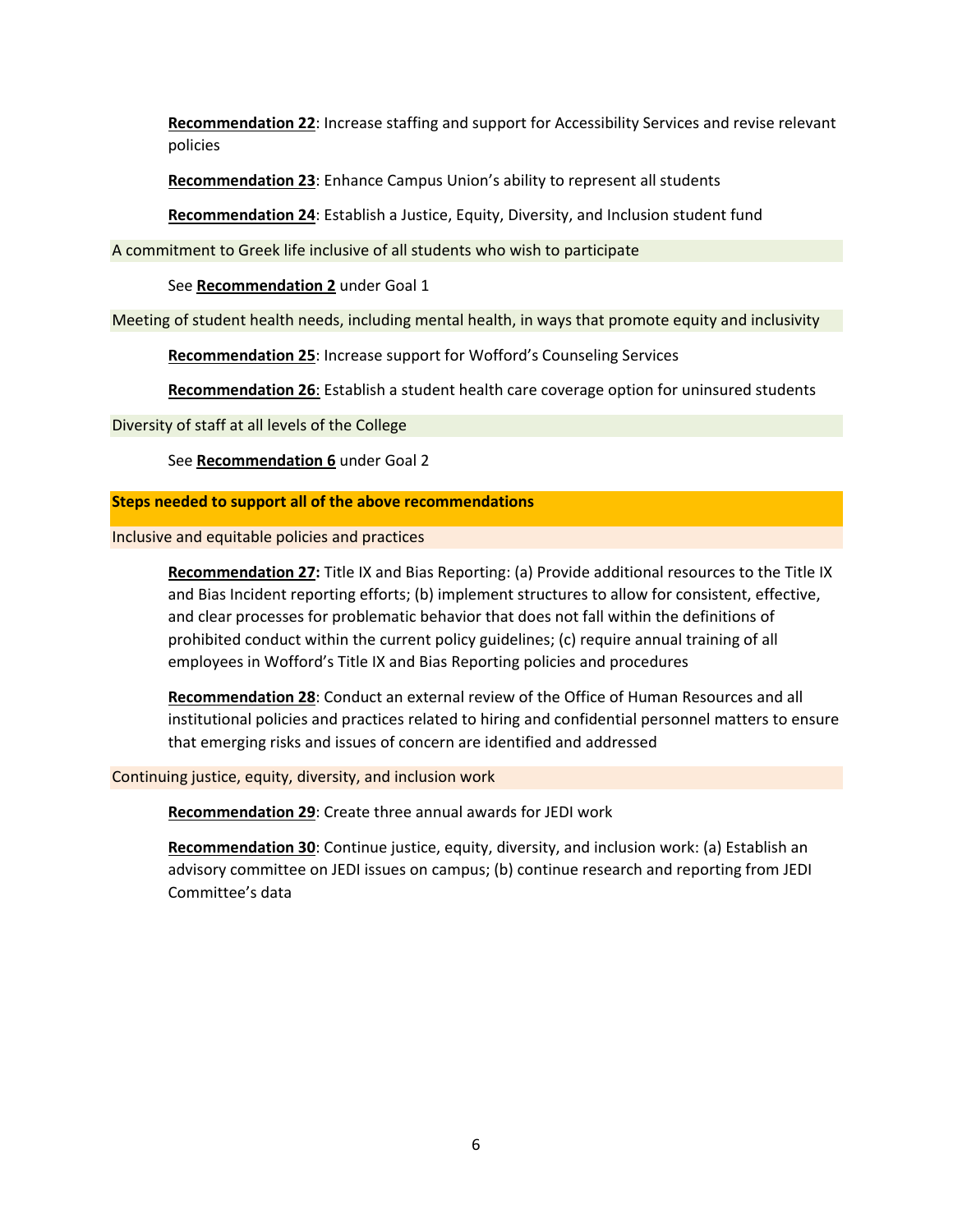## **The JEDI Committee Recommendations**

#### **Goal 1: Inclusive Physical Campus**

 $\overline{\phantom{a}}$ 

#### A landscape that welcomes all and reflects the contributions of diverse people in Wofford's history

### <span id="page-6-0"></span>**Recommendation 1: Adopt a new naming system for current and future residence halls purposefully chosen to emphasize Wofford's shared history and community**

Rationale: The intense campus response to current residence hall names necessitates the Board of Trustees' acknowledgement and consideration. As of this writing, over 2800 individuals have signed petitions requesting that residence halls honoring former presidents who owned slaves be renamed. Debate about residence hall names, however, is about more than slavery. The current conversation is but a new phase of ongoing community efforts to make Wofford a more welcoming, inclusive environment. Failure to address current students' stated concerns will only exacerbate long-standing tensions that are hurtful to many members of the Wofford community and that are counter to the College's efforts to diversify its student body, faculty, staff, and administration.

Wofford College is more than its campus, its historic buildings, and its presidents; Wofford is its people. Therefore, the committee recommends that the Board of Trustees adopt a new system for residence hall designation that allows for recognition of individual and group contributions to the College life and values, not just the contributions of its presidents. The College's practice of naming residence halls for former presidents evolved gradually and perhaps unintentionally. The first building that we would recognize as a full-scale dormitory was James H. Carlisle Memorial Hall, built in 1912. College alumni who had been Dr. Carlisle's students raised the funds to build the first Carlisle Hall as a memorial to him. Later, a second residence hall, this one a former Wofford Fitting School dormitory, was named for President Henry N. Snyder. Another residence during and after World War II bore the name of a family of donors. In the 1950s and 1960s, the Board of Trustees named five new residence halls for Presidents Greene, Wightman, Shipp, and Marsh, and Dean Mason DuPré. When they chose the names of Wightman and Shipp, board members specifically noted that they were choosing those names to recognize their service as former presidents. Not every former president has been honored by having a residence hall named for him.<sup>[14](#page-6-1)</sup> While each of the former presidents played an influential role in the College's life, others who never served as president profoundly shaped Wofford's evolution.

If the Board chooses to implement our recommendation, Wofford could continue to honor its executive leadership and create spaces for the College to honor key contributors from several College constituencies. The College could use this new system both to embrace its past and to teach its students about its history and values. One way the Board might accomplish this goal would be by re-designating any existing residence hall whose name is not tied to a specific

<span id="page-6-1"></span><sup>&</sup>lt;sup>14</sup> At present, six of the eight residence halls are named for former presidents and a seventh is named for a longtime former dean.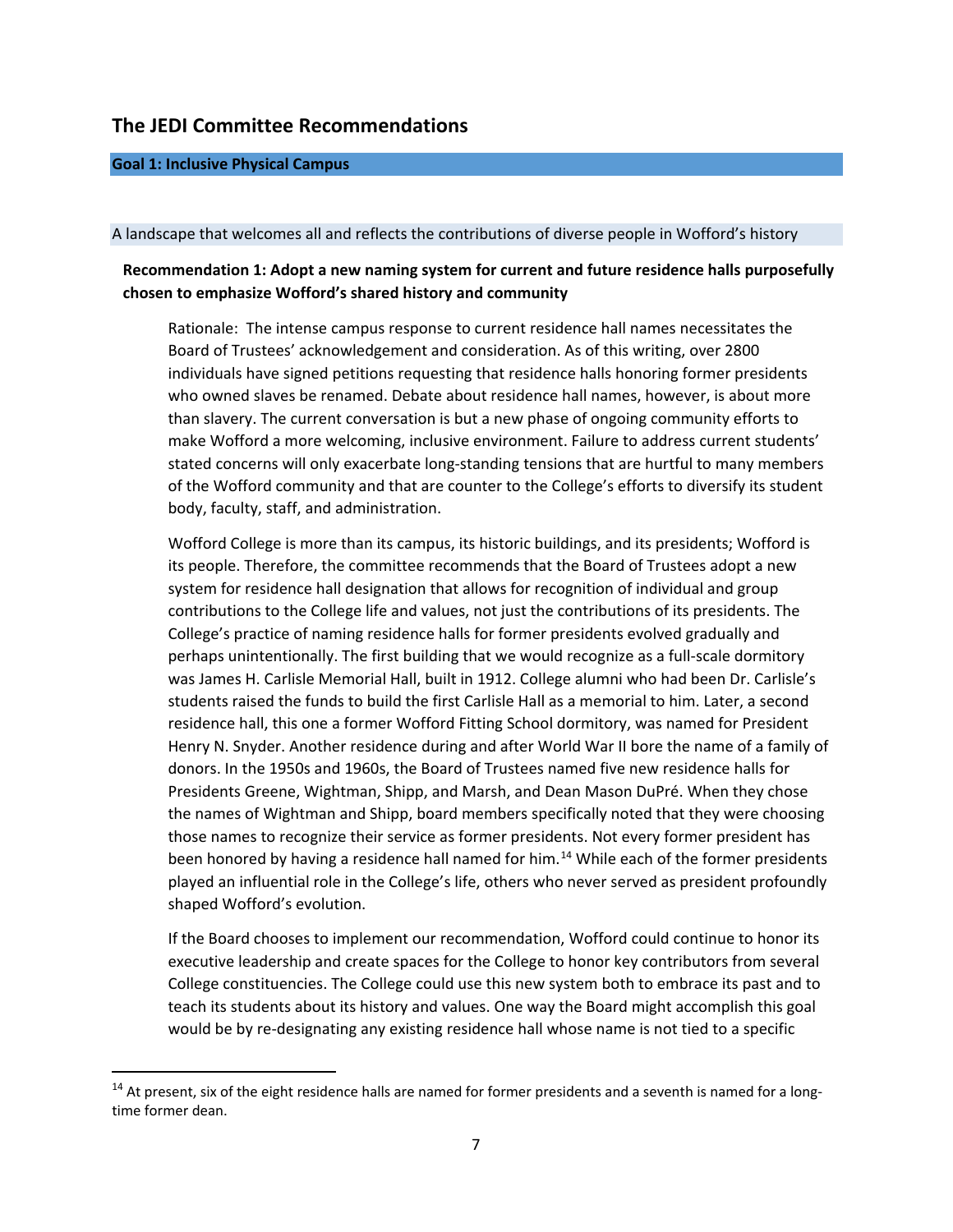donor gift and applying this naming system to any future residence hall for which the College pays. Each residence hall could have a different thematic emphasis to reflect a specific aspect of Wofford's history and community. Each hall's theme could be reflected in its interior decoration and the naming of student study spaces and common areas. Many constituencies are worthy of the College's recognition and it is the prerogative of the Board or its designees to determine how to proceed. The Working Group on History, Memory, and Place developed several possibilities in its deliberations. The Board could adopt any number of nomenclature systems, but the Working Group recommends a system explicitly linked to the College's history and identity. The following are simply suggestions reflecting the Working Group's discussions:

- Terrier Hall (in which the history of Wofford student life and leadership, particularly students from underrepresented populations, could be reflected)
- Presidents Hall (in which the story of Wofford's administrative leadership could be told, including presidents whose contributions and service are currently unrecognized)
- Faculty Hall (in which both the College's faculty and its instructional history could be celebrated)
- Trustees Hall (in which trustee leadership could be honored)
- Intaminatis Hall (in which Wofford community members who made significant leadership contributions through lives of service could be recognized)
- Alumni Hall (which could be a Wofford Hall of Fame and mini-museum)
- Beneficence Hall (which could present a fuller version of the College's founding values and first-generation leadership)
- Other committee members suggested choosing hall themes to recognize important contributions from those in positions rarely recognized.

Budget implications: Re-designating campus residence halls would involve several one-time costs.<sup>[15](#page-7-1)</sup> Much of the redecorating could be accomplished, however, using items from the College's art and photograph collections and thus costs could be controlled through careful planning.

### Inclusive spaces to meet equitably the needs of diverse groups

 $\overline{a}$ 

<span id="page-7-0"></span>**Recommendation 2**: **Allocate and raise funds for the construction of a new house or houses within the Greek Village for National Panhellenic Council (NPHC)[16](#page-7-2) fraternities and sororities, and for support of the activities and functions of these organizations. Address inequities in policies in use of these spaces**

Rationale: Wofford currently does not have any active NPHC groups on campus, and data from listening sessions and surveys indicate that more support is needed for the campus to sustain any NPHCs. Our data illustrate that in years past, when there was still a limited NPHC presence

<span id="page-7-1"></span><sup>&</sup>lt;sup>15</sup> New signage, new campus maps, transforming residence hall lobbies and common areas to reflect the identified theme, facilities costs, etc.

<span id="page-7-2"></span><sup>&</sup>lt;sup>16</sup> For more information on NPHC and the nine fraternities and sororities it comprises, see [here.](https://nphchq.com/millennium1/about/)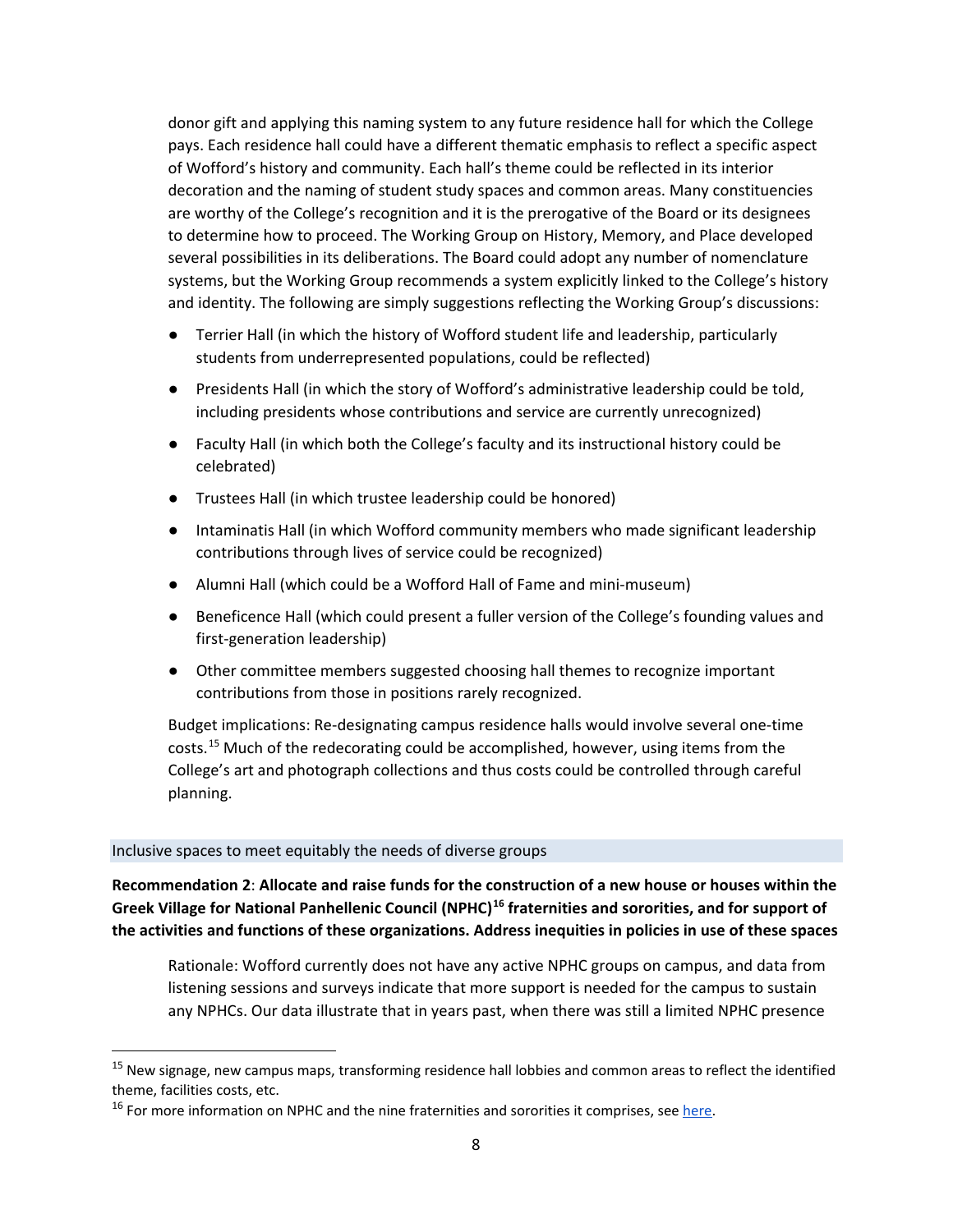on campus, alumni NPHC members did not feel supported in hosting events in the AMS house and encountered barriers of securing the house for events. Greek life is a central and large part of student life on Wofford's campus, and thus the lack of NPHC organizations is a serious equity issue. In addition, a more robust, supported NPHC presence would help with recruitment of BIPOC students. Specifically, we recommend:

- Build new NPHC housing within the Greek Village to support ongoing efforts to charter/recharter NPHC fraternities and sororities
- Address the inequities in regard to how policy is applied and operates in the governance of the houses within the Greek Village
- Establish funds to pay for the re-chartering fees of NPHC fraternities and sororities to remove financial barriers for students.

<span id="page-8-0"></span>**Recommendation 3**: **Construct new buildings and safe spaces dedicated to the support of current and future diverse student populations, groups, and their organizations, and review current policies that regulate usage of student spaces**

Rationale: Based upon listening session and survey data from diverse and marginalized student groups and organizations on campus, there is a strong need to create additional spaces for these groups to host meetings, events, and other gatherings safely.<sup>[17](#page-8-2)</sup> Currently, the AMS Meadors House within the Greek Village meets some of these needs, but it is used by nearly a dozen groups, clubs, and organizations. This arrangement creates inequity since no other houses within the Greek Village serve as a hub for other student groups, other than the fraternities/sororities they are meant to support. Thus, the current practice puts unfair and unsustainable burden on those using the Meadors house, a situation further exacerbated by the lack of other viable student spaces on campus. This inequity has created a sense of students not belonging or feeling unwelcome. Furthermore, diverse student populations and organizations currently report inequities in policies and procedures in securing usage of facilities. Additionally, listening session data from alumni and current students indicate an inequity in the governance of Greek Village houses that tend to favor some groups over others.<sup>18</sup>

### Rigorous and full examination of Wofford's history and setting

 $\overline{\phantom{a}}$ 

<span id="page-8-1"></span>**Recommendation 4: Establish a Wofford History and Memory Committee tasked with the development and implementation of projects, including those related to recommended initiatives proposed by the JEDI Committee**

<span id="page-8-2"></span> $17$  The needs identified below will only increase as the student body continues to diversify.

<span id="page-8-3"></span> $18$  For instance, recently, when the Greek Village was opened for gatherings as COVID restrictions lifted, students tell us the new allowances were not communicated clearly to students using the AMS house, and it was not clear that the same allowances for how many could gather applied to them. See also concerns raised in this Old Gold & [Black article.](https://woffordogb.com/2021/04/01/panhellenic-house-permissions-unclear/)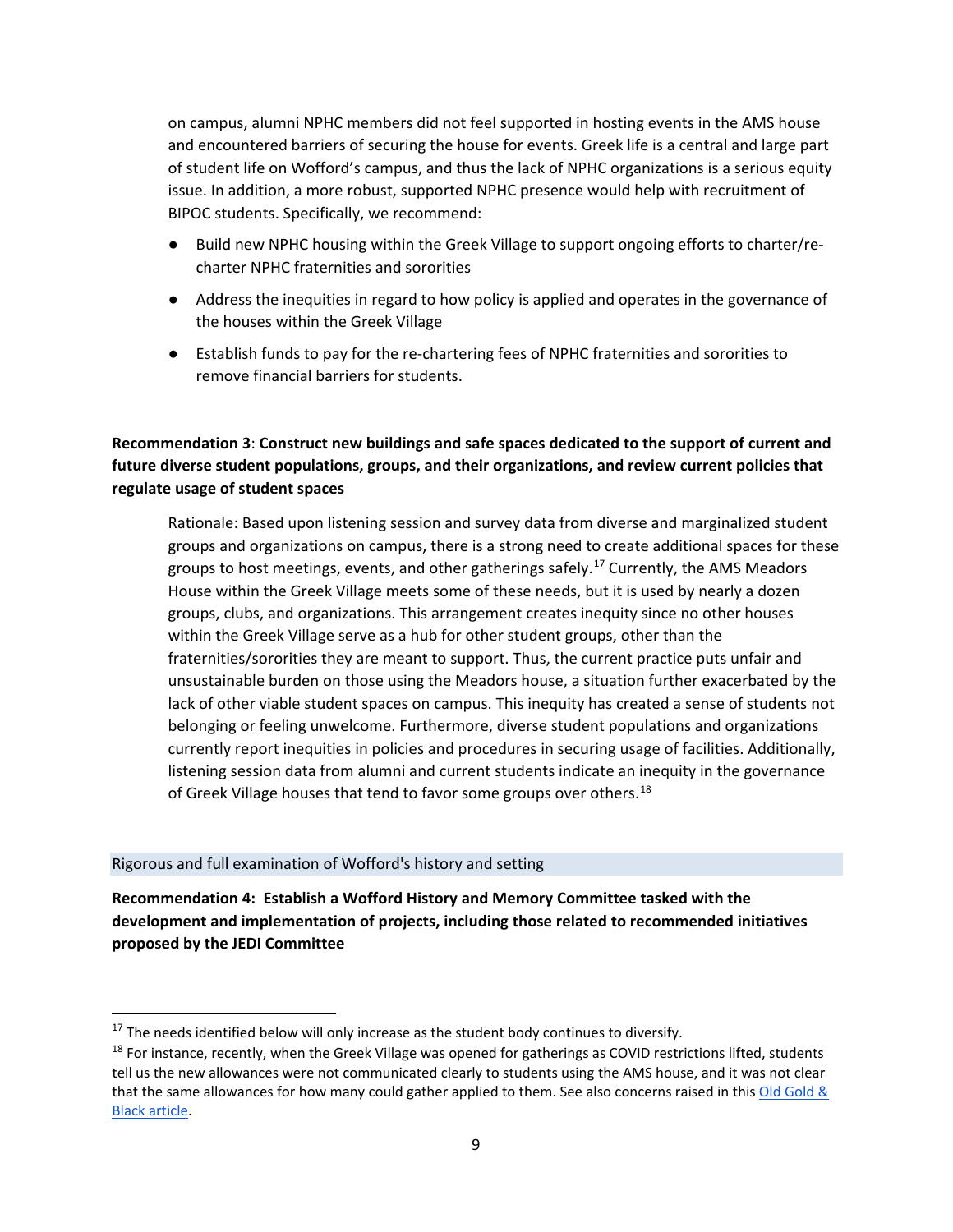Rationale: Implementation of Recommendation 5 of the JEDI Committee's February report – the fund for appropriate commemorative materials on campus – suggests the necessary appointment of an advisory committee charged with presenting the College's past and present accurately and creatively for diverse audiences across multiple platforms. This committee's membership could consist of faculty, staff, and student representatives.<sup>[19](#page-9-1)</sup>

### <span id="page-9-0"></span>**Recommendation 5: Create a position of Campus Historian or Historian of the College**

Rationale: Wofford students must be knowledgeable about the College's history within the larger state and national experience if they are to make informed, well-reasoned judgments about our shared past, present, and future. While there is much in Wofford's history that we all can take pride in, the College and individual members of its community have made mistakes and engaged in bad or even deplorable actions that we must also acknowledge. If Wofford students remain ignorant of the College's historical experience, we will never be able to utilize our history to build community or empower our students to envision themselves as makers of Wofford's future history. If Wofford is to tell its story as something greater than a commemorative gesture, the College should entrust this work to qualified scholars.<sup>[20](#page-9-2)</sup>

Therefore, Wofford needs a full-time Campus Historian or Historian of the College. The Campus Historian would serve students, faculty, the administration, and the general public. The duties of the Campus Historian or Historian of the College could include:

- The charge to develop a new College history, in multiple formats, for multiple audiences
- The charge to create a campus history curriculum module for FYI courses
- The development of a College oral history program
- Serving as a resource for campus offices as they develop walking tours, historical tours, websites, and other materials
- A seat on committees relating to campus monuments or memorialization, and on planning for future anniversary celebrations
- Serving as a community liaison, giving talks about Wofford's past, and being a resource for questions or research about Wofford's history
- Holding a faculty appointment in the Wofford History Department. This person would teach one class per semester, appropriate to their field of study. This might include South Carolina history, Southern history, or survey courses in American history.

<span id="page-9-1"></span> $19$  Including the Campus Historian or Historian of the College – see Recommendation 5.

<span id="page-9-2"></span><sup>&</sup>lt;sup>20</sup> Previous and ongoing examples of such work include projects led by Dr. Rhiannon Leebrick and Dr. Jim Neighbors, each in collaboration with teams of student researchers; and Dr. Phillip Stone's longtime work unpacking the college's history in a variety of projects. For the extensive research by Alea Harris, Kaycia Best, Dieran McGowan, Destiny Shippy, Vera Oberg, Bryson Coleman, and Dr. Rhiannon Leebrick, see ["Acknowledging](https://digitalcommons.wofford.edu/studentpubs/28/)  [Our Past: Race, Landscape and History.](https://digitalcommons.wofford.edu/studentpubs/28/)" See also Dr. Jim Neighbors' collaboration with many students over multiple years on the ethnographic and oral history [Back of the College neighborhood project,](https://www.wofford.edu/about/news/wofford-today/archive/2020/fall/the-back-of-the-college-neighborhood) with a book forthcoming.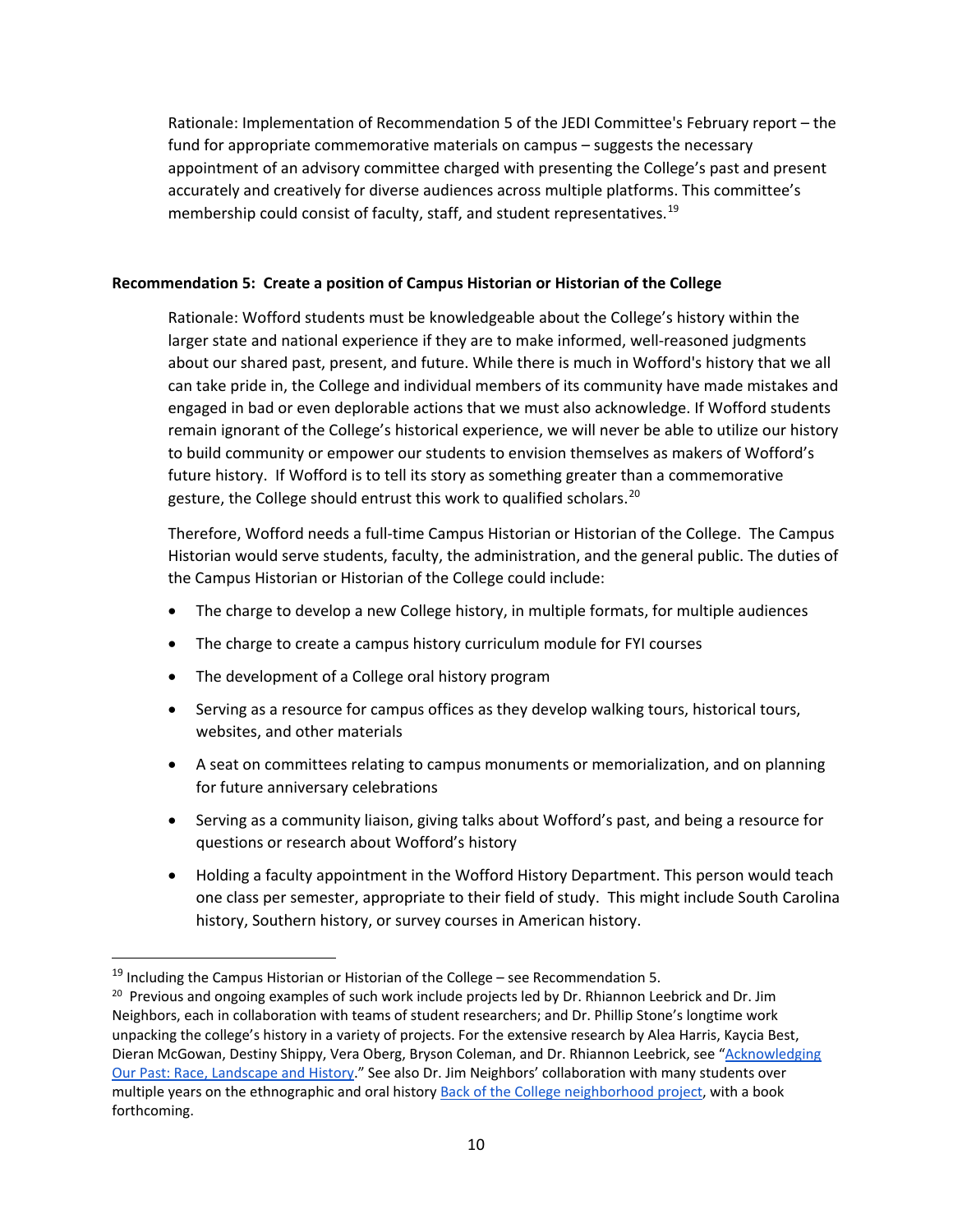We urge that this position be created via an endowed chair for the following reasons:

- There is currently no faculty line for a person whose fields would, by necessity, be in South Carolina history
- Holding an endowed chair would provide the Campus Historian the flexibility necessary to serve several constituencies with different expectations and needs
- An endowed position would serve greater advancement goals and would reaffirm Wofford's proud heritage in teaching South Carolina history.

Budget implications: The Committee encourages the Board to seek donor funding for this position's creation. If the Board were not able to identify a donor or donors interested in supporting instruction in South Carolina history, costs could be mitigated significantly if an existing College position were reimagined.

#### **Goal 2: Inclusive Academic Excellence**

#### A diverse faculty, staff, and administration

 $\overline{\phantom{a}}$ 

### <span id="page-10-0"></span>**Recommendation 6: Increase BIPOC and other forms of diversity in faculty, staff, and administration[21](#page-10-1)**

Rationale: To create an inclusive environment and give all students equitable pathways to success, students need to see themselves in those who teach them, $^{22}$  $^{22}$  $^{22}$  and they need to benefit from the expertise and life experience of people from diverse backgrounds. Student and alumni surveys and the stories on [Black at Wofford](https://www.instagram.com/blackatwofford/?hl=en) indicate the importance of a diverse body of teachers and mentors. Such diversity is of the utmost importance to attain Wofford's goal of inclusive academic excellence. While the Committee is recommending diversifying the curriculum, to do so without also diversifying the faculty who teach it would be hampering or even harmful. Specifically, we recommend:

- Identify this need as high priority for the incoming Senior Equity Officer, that this Officer work with the Provost to:
	- Oversee future hiring processes
	- Set targets and measures in the context of national data
	- Follow best practices for increasing the diversity of our faculty and staff
- In addition, based on listening sessions, surveys, and research, we recommend consideration of the following to assess feasibility and likely effectiveness:
	- $\circ$  Create a fund to offer financial support to diverse alumni for graduate school in fields that would make them eligible to join the Wofford faculty

<span id="page-10-1"></span><sup>&</sup>lt;sup>21</sup> Aside from faculty and co-curricular staff, JEDI's listening session and survey data particularly point to the need for more diversity in coaching staff and higher-level administration

<span id="page-10-2"></span> $22$  On a college campus, "teachers" include not only faculty but co-curricular staff and all who advise and mentor our students.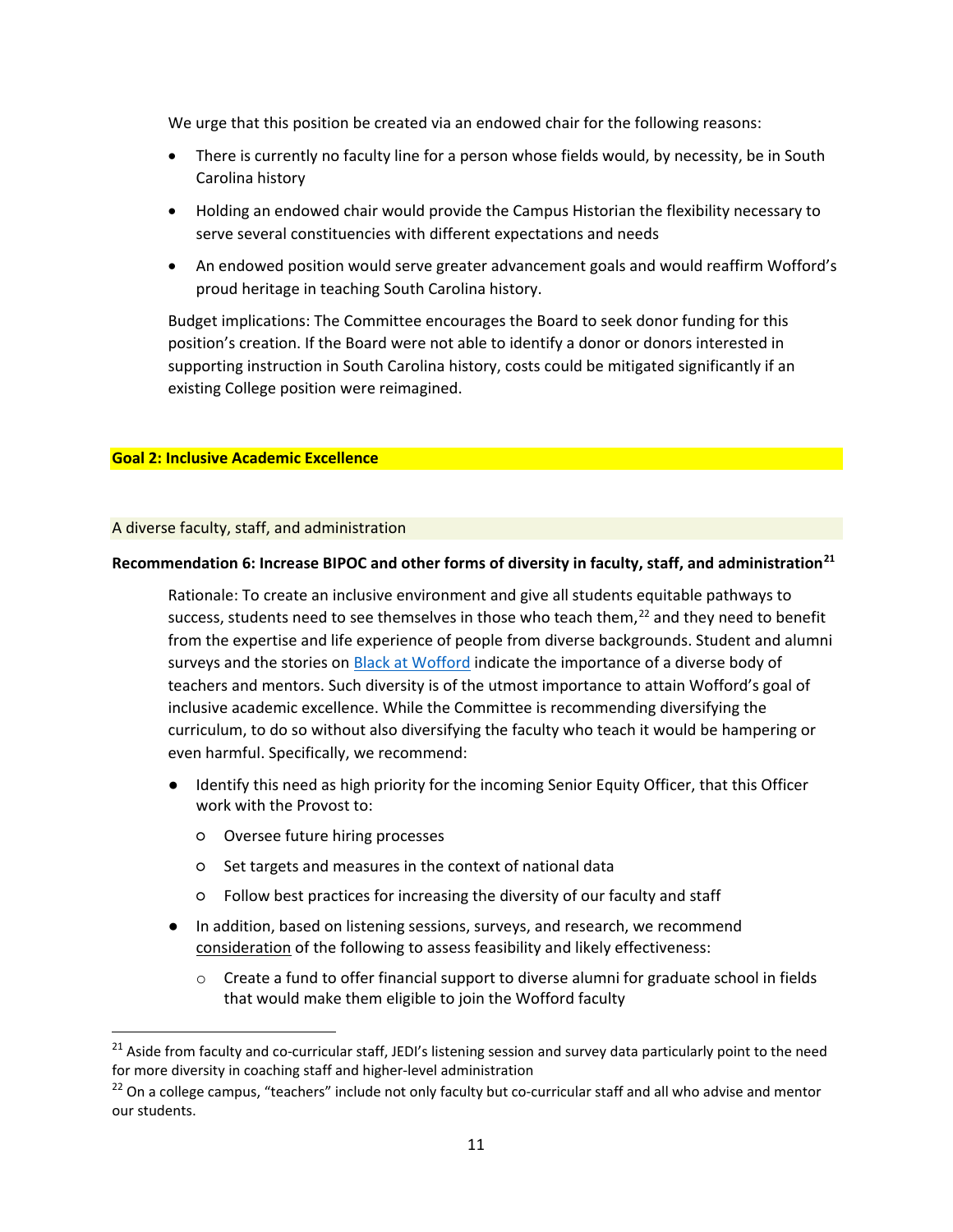- o Raise funds to create more post-doctoral fellowships for BIPOC faculty
- o Join the [Consortium for Faculty Diversity.](https://www.gettysburg.edu/offices/provost/consortium-for-faculty-diversity/)

A liberal arts curriculum that integrates justice, equity, diversity, and inclusion in content and in practice

#### <span id="page-11-0"></span>**Recommendation 7: Restructure academic advising**

 $\overline{\phantom{a}}$ 

Rationale: Academic advising is at the very heart of a student's academic journey and is a key avenue for identifying preparation gaps, important opportunities, and specific needs for academic success. Wofford's current faculty academic advising model is, at its best, relational and educational, but it is also an identified equity and inclusion gap in the stories o[n Black at](https://www.instagram.com/blackatwofford/?hl=en)  [Wofford](https://www.instagram.com/blackatwofford/?hl=en) and in JEDI Committee data gathered from students and alumni. Moreover, academic advising at Wofford currently takes many forms and occurs in many different contexts and for different purposes<sup>[23](#page-11-1)</sup> without a central administrative structure to coordinate, assess the effectiveness of, or provide consistent professional development for the various advising programs across campus, or to ensure the equitable distribution of advising labor.

For all of these reasons, we recommend the creation of the role of Director of Advising, empowered to oversee and coordinate *all* advising work across campus, including general education advising, major advising, and beyond.

- Specific responsibilities of the Director of Advising should include:
	- Maintaining a clear picture of how advising is working across the board, in every aspect of the curriculum<sup>[24](#page-11-2)</sup>
	- Ensuring that the overall advising program fits the current and future needs and workload of each academic department, especially as departmental needs and workload evolve alongside curricular and co-curricular developments
	- Creating structures to ensure equity in advising workload
	- Collaborating with the CIL to provide programming and training on topics such as student developmental theory; best practices in advising; and advising firstgeneration students,  $25$  BIPOC students, LGBTQIA+ $26$  students, religious minorities, and other minoritized students

<span id="page-11-1"></span><sup>&</sup>lt;sup>23</sup> Including general education advising, major advising (including advising in majors with very large numbers of students), advising for students with more than one major, minor advising, program advising, concentration advising, study abroad advising, pre-professional advising, internship advising, and so forth. Recently, STEM departments have asked for a pre-health advisor, hoping for a full-time position to coordinate the relevant advising processes.

<span id="page-11-2"></span><sup>&</sup>lt;sup>24</sup> This might include conducting a study of how major advising is handled within every department (e.g., advising expectations, workload distribution, the learning goals for students, overlap of major advising with preprofessional advising, double-major advising, minor advising, etc.).

<span id="page-11-3"></span><sup>&</sup>lt;sup>25</sup> Students whose parents did not complete a four-year college degree. Hereafter referred to as "first-gen."

<span id="page-11-4"></span><sup>&</sup>lt;sup>26</sup> This acronym and the terms it includes are always evolving. Current terms include lesbian, gay, bisexual, trans/transgender, queer or questioning, intersex, asexual or ally, and other gender identities and sexual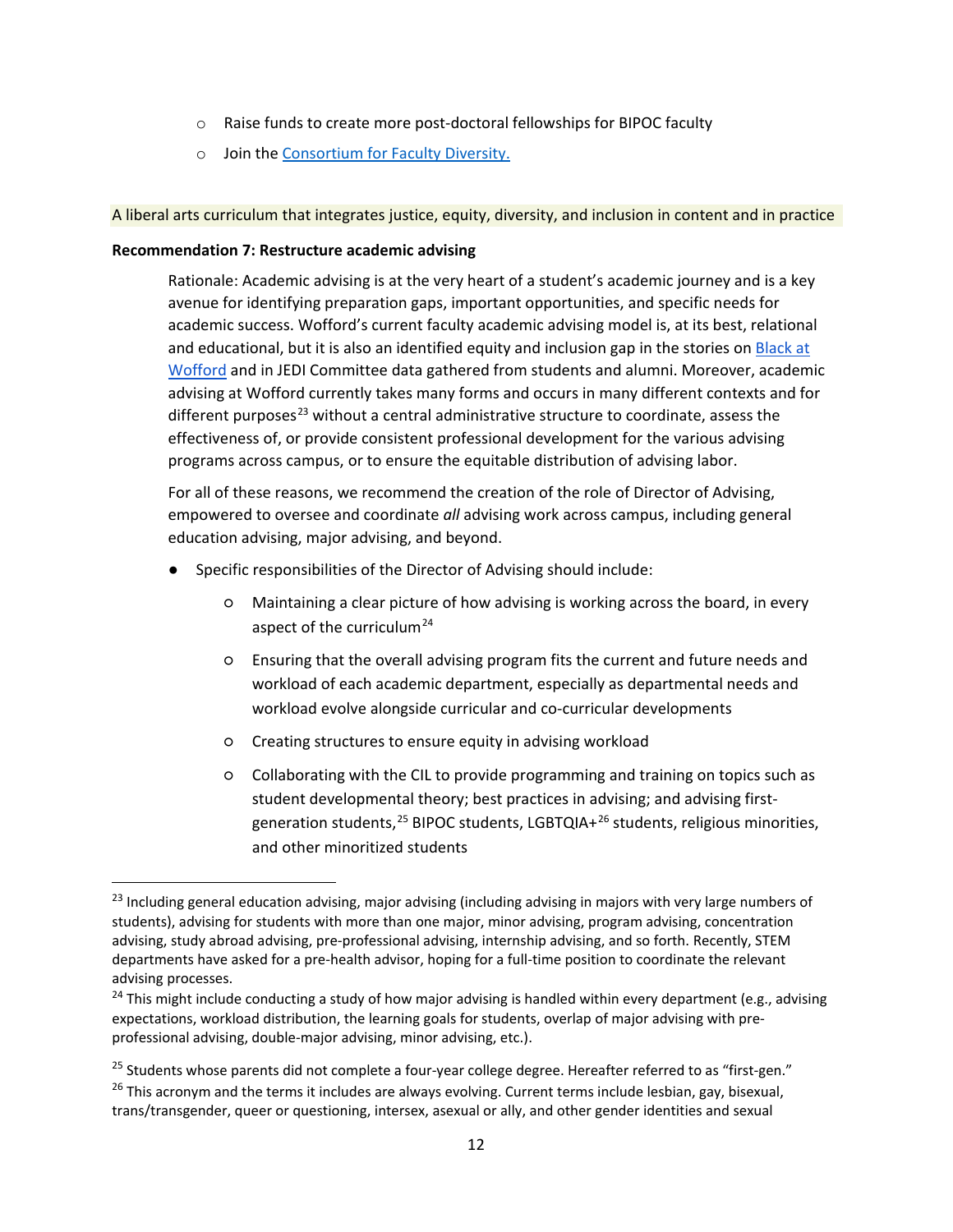- Working with the Office of the Provost and, when appropriate, the Rank and Tenure Committee and/or the Director of the CIL to create structures of accountability for advisors, including developmental and evaluative assessments to inform tenure and promotion decisions
- Collaborating with the Office of Student Success to expand and disseminate student resources for college success $^{27}$  $^{27}$  $^{27}$
- Creating appropriate administrative and/or committee structures responsible for the ongoing assessment and, when needed, adjustment of current advising structures in meeting evolving curricular, co-curricular, and student needs
- To meet the increased advising needs of both an expanded student body and broadened set of curricular and co-curricular offerings, the role of Director of Advising should be full time, and not an add-on to a current employee's job duties. The Director of Advising should also have a dedicated staff.

## <span id="page-12-0"></span>**Recommendation 8: Enhance the general education and major curricula with increased course content related to race, ethnicity, and legacies of colonialism**

Rationale: Students and alumni in listening sessions and surveys, and the students of the Wofford Anti-Racism Coalition, speak to the need and desire for such content across the curriculum. As part of inclusive academic excellence at a liberal arts college, all students need to understand basic issues of colonialism, racism, equity, and justice. Furthermore, students need to understand how their academic majors overlap with these issues. We specifically recommend:

● Form a faculty committee to:

- o Design a Race & Ethnicity general education requirement for courses that include contemporary or historical information about race, racism, colonialism, and racial and ethnic inequities, ideally including courses that could be taught in all three academic divisions
- o Assess and reframe the Cultures & Peoples requirement with consideration of how it can work in tandem with a Race & Ethnicity requirement<sup>[28](#page-12-2)</sup>  $29$
- Professional development support for design of courses and/or course units that include Race & Equity or other JEDI matters, in majors across the College.

orientations, represented by the "plus." For a thoughtful exploration of these and related terms see the [LGBTQIA](https://lgbtqia.ucdavis.edu/educated/glossary)  [Resource Center](https://lgbtqia.ucdavis.edu/educated/glossary) at UC-Davis.

<span id="page-12-1"></span> $27$  E.g., learning strategies, self-management, project management, and so forth.

<span id="page-12-2"></span><sup>&</sup>lt;sup>28</sup> To clarify, this is not a recommendation that the C&P requirement be discontinued. Rather, it's a suggestion that earlier categories like "Western" and "Non-Western" or "mainstream culture" and "non-mainstream culture" are more problematic than once thought and therefore need to be reexamined.

<span id="page-12-3"></span> $29$  We recognize and appreciate the efforts of those who designed the C&P requirement. It is thanks to those who worked on C&P and other initiatives that we are even able to be having this conversation now.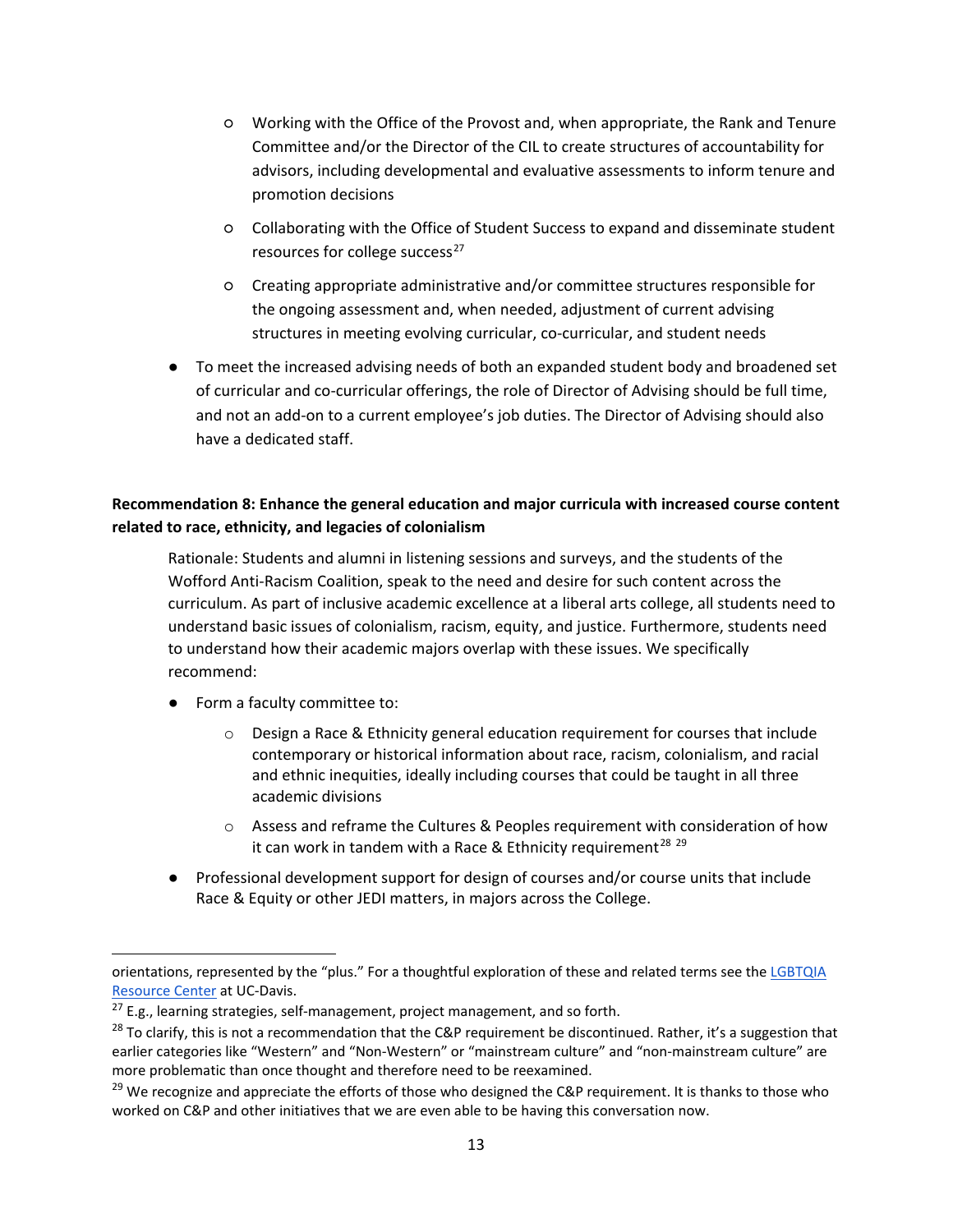### <span id="page-13-0"></span>**Recommendation 9: Increase infrastructure support for the FYI[30](#page-13-1) program**

Rationale: The First-Year Interaction Seminar is a course that touches all students. It is an introduction to college, an introduction to Wofford, and contains significant course content on JEDI matters. For all these reasons, the College must increase professional development support for instructors and time allotted for design, implementation, and assessment of the course. The recommendations below will require even more time than the dedicated staff working on FYI already give to the program, all of whom do such work on top of already full work schedules. Increased infrastructure support will allow implementation of these recommendations in a way that is fair to FYI staff and sustainable for the future of the program. Specifically, we recommend:

- Robust, targeted, yearly assessment that can be disaggregated by student demographics, instructor, and other key metrics and that measures JEDI-related outcomes
- A consistent onboarding process for FYI instructors that includes professional development needed for inclusive pedagogy and training in teaching JEDI subjects
- Confidential Survey of Student Opinion of Educational Experiences<sup>[31](#page-13-2)</sup> for all FYI sections should be examined yearly by the Provost and should be accompanied by:
	- $\circ$  A clear process for evaluation, development, and determination of future FYI assignment by the Provost's office (and, as appropriate, by the staff member's supervisor)<sup>[32](#page-13-3)</sup>
	- o Clarity about staff supervisor's access to evaluations and the supervisor's role in evaluation
	- $\circ$  Clarity in staff job descriptions about possibility or obligation of teaching FYI, and impact, if any, that success or difficulty in teaching FYI may have on a staff member's ongoing job expectations
- FYI sections cannot function well if they are an add-on for each instructor on top of an already very full work schedule. All FYI staff instructors need structures and time within their work schedule for professional development, reflection, and assessment, and this time should be outlined by the College and consistently applied for all staff teaching FYI. Specifically:
	- $\circ$  Time for professional development activities clearly delineated within work schedule and primary work duties
	- $\circ$  Structures and time for FYI instructors to reflect on and assess their own experience and to share meaningful feedback for FYI program design

<span id="page-13-1"></span><sup>&</sup>lt;sup>30</sup> First Year Inquiry.

<span id="page-13-2"></span> $31$  More commonly referred to as "teaching evaluations."

<span id="page-13-3"></span><sup>&</sup>lt;sup>32</sup> Similar to existing faculty processes that include a developmental approach, clear paths for any needed improvement, and opportunities for professional growth.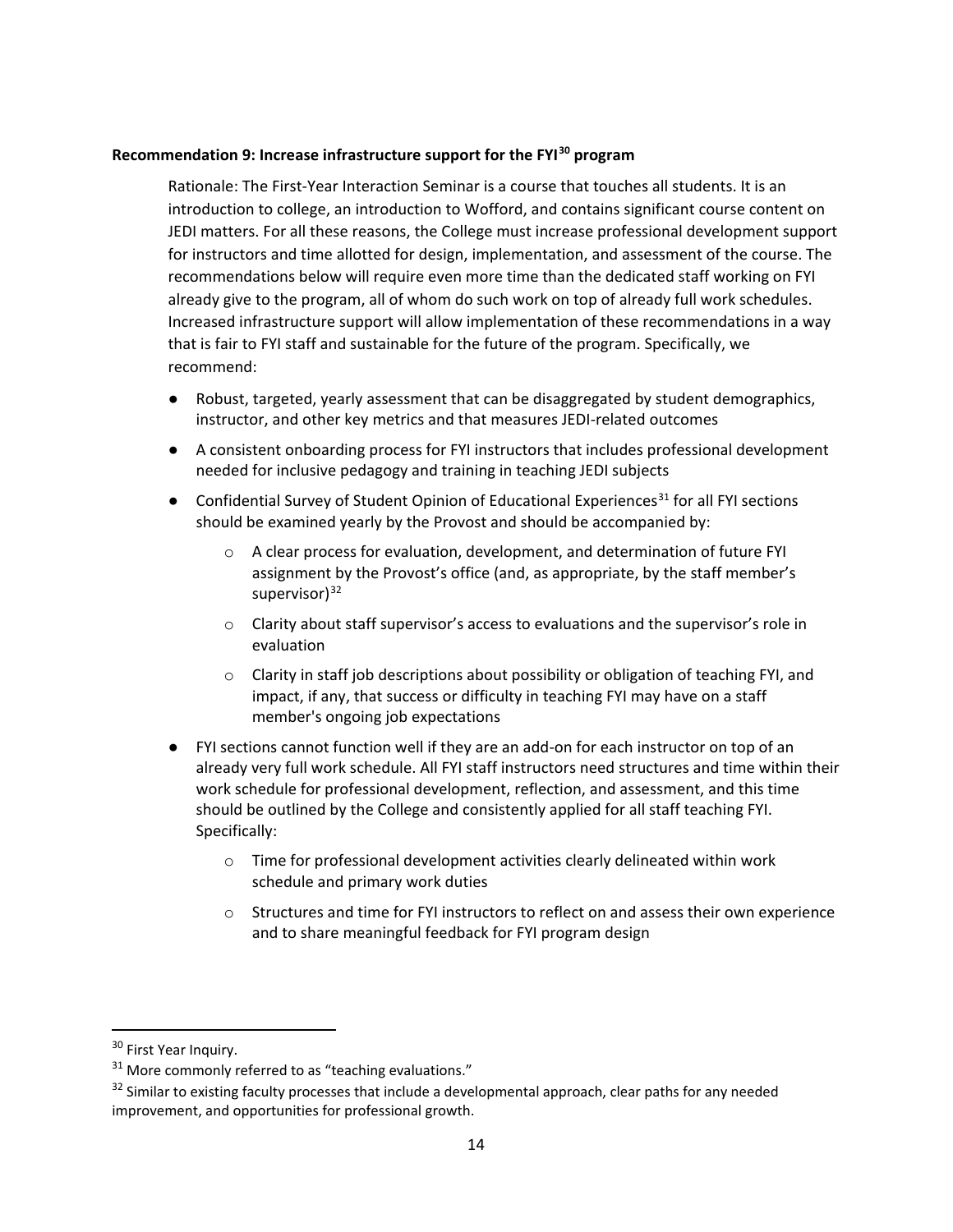- o Structures and time for FYI instructors to express what they would find beneficial in training and resources, and how the current support and professional development are serving their needs
- Ensure FYI leadership have dedicated time and expertise to oversee FYI, including inclusive pedagogies and JEDI course content. Increase personnel as needed to aid with the increased workload associated with the recommendations listed here.<sup>[33](#page-14-1)</sup>

## <span id="page-14-0"></span>**Recommendation 10: Expand ongoing assessment and professional development to work toward greater equity in the academic majors**

Rationale: Institutional data, including DFWI<sup>[34](#page-14-2)</sup> rates, show inequities in opportunities and outcomes for BIPOC and other diverse students in a variety of majors. Such findings are common across higher education institutions, and the recommendations below are made with an eye to how Wofford, specifically, can best address the areas of concern. Conversations with departments indicate widespread faculty support for JEDI initiatives within the majors and a desire for professional development to inform that work. Work to address identified inequities is already ongoing in many departments,  $35$  and further work will happen throughout the upcoming year with funding from an Arthur Vining Davis grant. Institutional support will be needed to continue this work long-term, enabling each department to examine equity in course design, pedagogy, modes of student assessment, and pathways to and through the major. Specifically, we recommend:

- A dedicated fund in the Provost's Office for departments to invest in professional development and other resources to support equity initiatives, and a clear process by which departments can apply for those funds
- The Director of the CIL and the Office of the Provost continue to ensure regular JEDI professional development opportunities for all faculty and co-curricular staff, at all levels of expertise and experience (not only novice). Participation in such opportunities should be recognized, rewarded, and/or incentivized<sup>[36](#page-14-4)</sup>
- The Office of the Provost, Institutional Research, and the incoming Senior Equity Officer collaborate to create a self-study procedure for departments, programs, and majors that focuses on equity and student outcomes. Develop an instrument that department chairs

<span id="page-14-1"></span><sup>&</sup>lt;sup>33</sup> Options for additional staff include: Help with FYI-related tasks in design, assessment, and implementation; relieve current coordinators of FYI from some of their many other responsibilities; or full-time role dedicated to the FYI program.

<span id="page-14-2"></span> $34$  The rates, in a given course, of D and F grades, withdrawals, and incompletes.

<span id="page-14-3"></span><sup>&</sup>lt;sup>35</sup> Data shared by academic department chairs indicate widespread efforts already taking place across many departments to increase JEDI-related courses and course content (including racial justice and environmental justice), improve consistency and best practice of advising for BIPOC and first-gen students, take departmentspecific action steps based on departments' own statements in support of the Black Lives Matter movement, and other changes in departmental practice.

<span id="page-14-4"></span><sup>&</sup>lt;sup>36</sup> The committee acknowledge[s WARC's demand](https://woffordcoalition.blogspot.com/2020/10/updated-demands.html) for required anti-bias/anti-racist training for all faculty and staff. We are not recommending required training because research demonstrates that required training can do more harm than good. Instead, we are recommending a variety of structures and policies throughout our report that we believe will address root causes and better achieve the desired ends.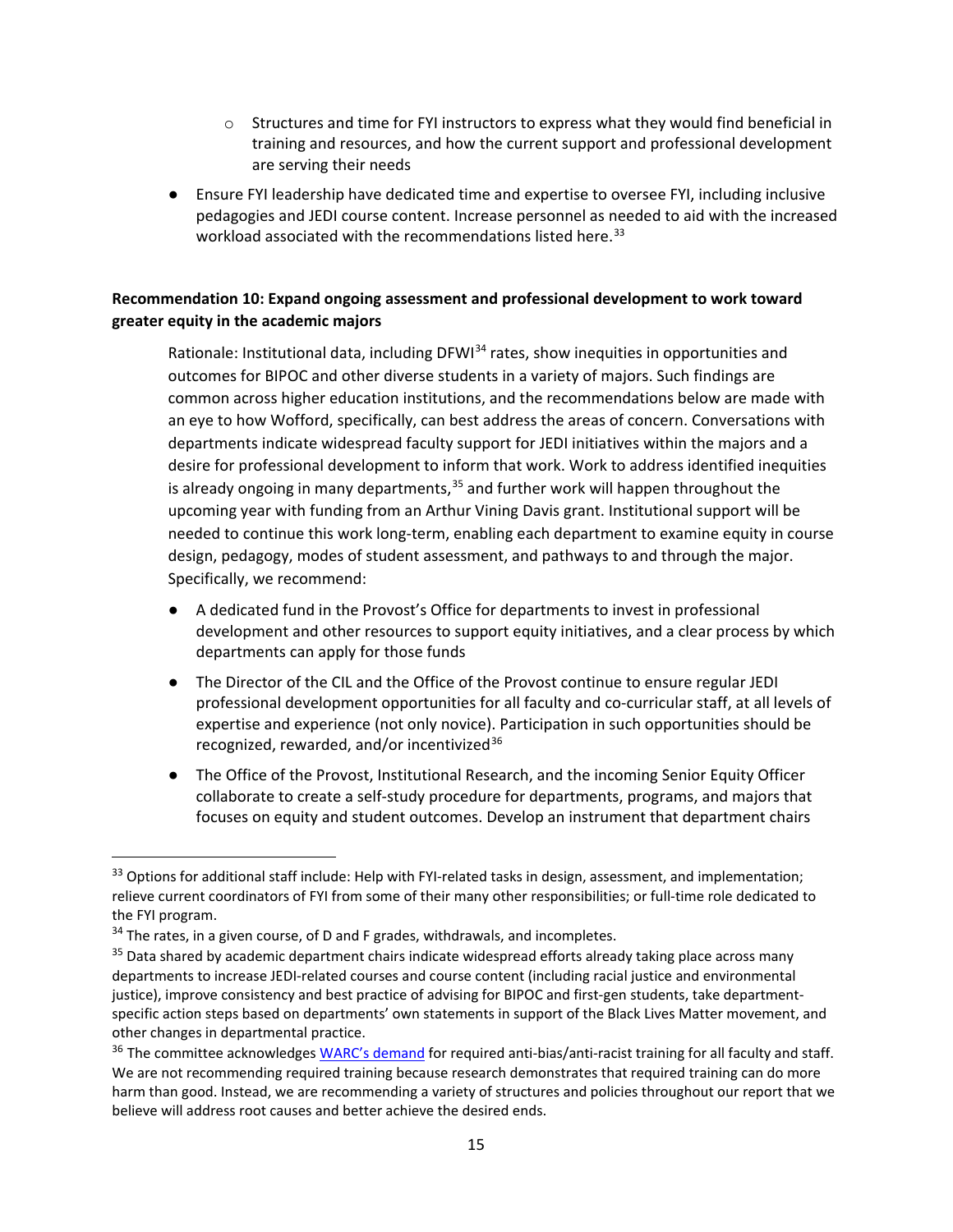and program directors can use to conduct robust self-studies regarding JEDI matters Such studies should include attention to equity across the majors, including a major's high number of credit-hour requirements that may impair a student's ability to pursue other programs of study and/or opportunities such as study abroad, internships, and so forth

- Support for academic departments to analyze and interpret their DFWI rates with an eye toward equity; workshops and training to address the issues they identify and to find a more equitable path forward $37$
- Academic departments' annual assessments must include desired JEDI outcomes and assessments of JEDI matters (e.g., new JEDI-related courses or modules within courses; departmental work on DFWI rates; training for faculty members on JEDI-focused pedagogy; advising to connect students with BIPOC professional organizations, etc.)
- All current and future department chairs must receive anti-bias and/or equity training
- Recognizing the additional time and burden for chairs these recommendations entail, include compensation or release time as appropriate.

### <span id="page-15-0"></span>**Recommendation 11: Revive the Wofford Gospel Choir; support and sustain it**

Rationale: Gospel Choir is often an important recruiting tool, weekly supportive space, and/or source of spiritual nourishment for BIPOC students. It also is a focal point of BIPOC alumni involvement with the institution, particularly at homecoming. Specifically, we recommend:

- As with other vocal groups, grant academic credit and count it toward the General Education Fine Arts requirement
- Provide infrastructure support for Gospel Choir. This should include:
	- o A director/coach with experience leading such a group
	- o A reliable support system for the director
	- o A rehearsal space with regular, predictable access
	- $\circ$  A rehearsal accompanist<sup>[38](#page-15-3)</sup>
	- o Funding for travel in recognition of the unique goals of such a group
- Assess the status and support needs of all performance groups.

### See **Recommendation 21** under Goal 3

 $\overline{a}$ 

Equitable and inclusive pathways to research, internships, Interims, study away, careers, and postgraduate education for all students

### <span id="page-15-1"></span>**Recommendation 12: Ensure financial needs are met for laptops and course supplies**

<span id="page-15-2"></span> $37$  Some of this work is in progress with funding from the Arthur Vining Davis foundation; continuing funding will be needed past the duration of that grant.

<span id="page-15-3"></span> $38$  The choir should not have to rely on a volunteer student as accompanist.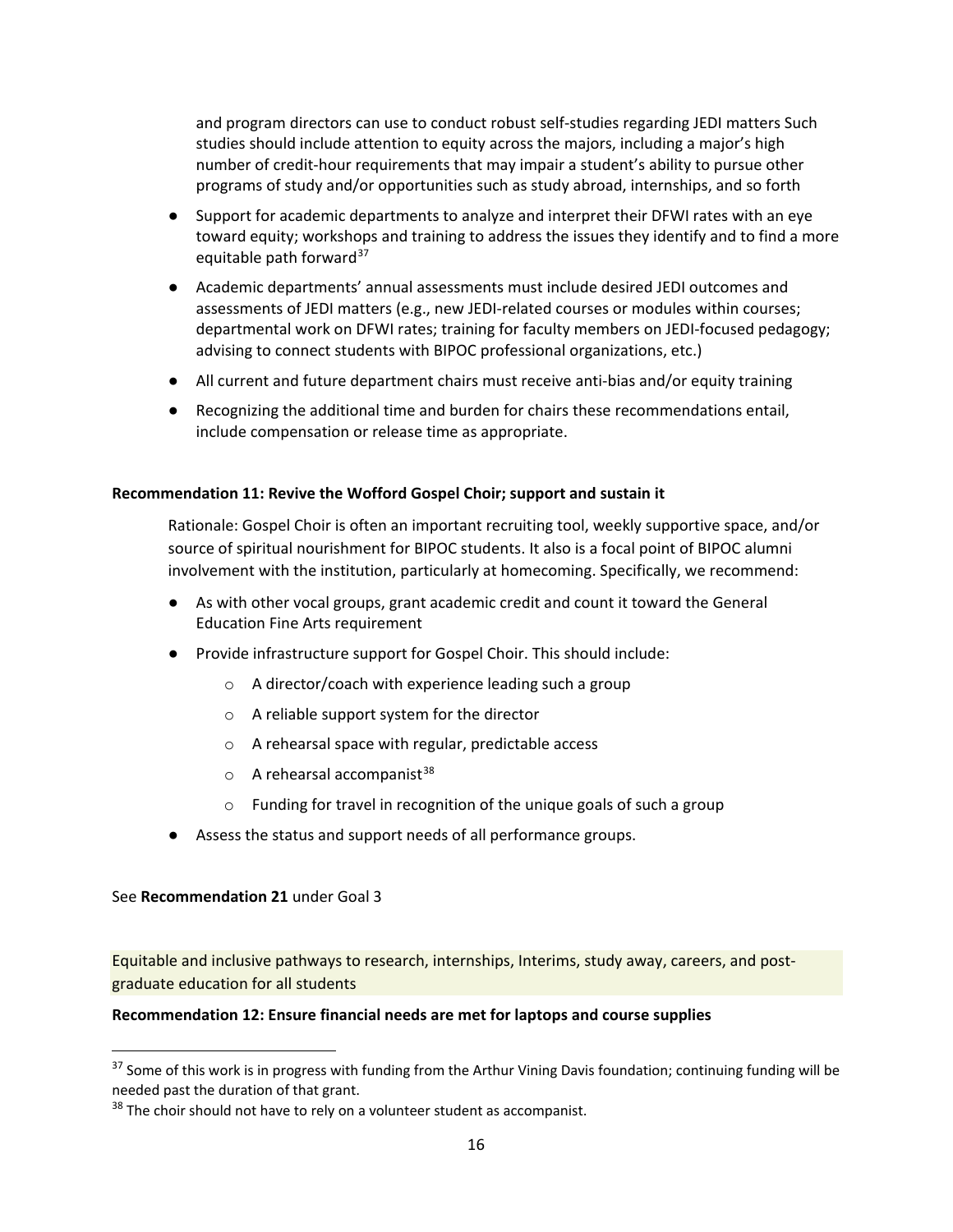Rationale: Academic-related financial needs for students need to be met clearly and consistently. Students who have a laptop break or need to buy an expensive digital camera are currently able to seek financial help, but the paths by which to do so are not well-known by all students. Specifically, we recommend:

- Inform faculty on classification of equipment and other non-book course requirements for Interim and semester courses so that athletics and other scholarships are more likely to cover costs
- Clarify and publicize the process by which students may request financial assistance for course needs or emergency academic needs such as a broken laptop.

#### <span id="page-16-0"></span>**Recommendation 13: Create equitable access to on-campus Interim courses**

Rationale**:** Students should not be limited in their academic choices due to financial need. In our listening sessions and surveys, students and alumni speak of "having to take a class" for oncampus Interim they were not interested in because it had a lower fee. We recommend:

- Create a fund to meet financial need for every student to be able to take the on-campus Interim of their choice every year, while keeping a course cost cap as currently required in faculty proposals $39$
- Publicize the fund; ensure all students know they can have their financial need met.

Budget implications: The additional cost to the college for one year to cover need for on-campus Interims would be approximately \$130,000.

<span id="page-16-1"></span>**Recommendation 14: Create structures to ensure best practices for intercultural engagement in studyaway Interim courses; once those structures are in place, create equitable access to one study-away (including study-abroad) Interim for all students**

Rationale: One of the positive attributes of the Interim program, in general, is that it encourages all involved – both faculty and students – to take academic risks. For faculty, this often means teaching a topic about which they have little expertise. While this approach may have many benefits in on-campus Interims, it runs directly counter to best practices for study abroad where expertise in intercultural learning and ethical and responsible program design are baseline expectations of program leaders. Incorporating best practices for study abroad into our travel Interim structure would help us resolve some of the inequities and troubling intercultural issues that are endemic to our current system. Furthermore, Interim is a central part of the Wofford experience and the College's marketing. Creating equitable access to one study-away (including study-abroad) Interim for all students is therefore central to inclusive academic excellence and would be transformational in making study-away intercultural engagement an opportunity for all students.<sup>[40](#page-16-3)</sup> Specifically, we recommend:

<span id="page-16-2"></span><sup>&</sup>lt;sup>39</sup> And do not count loans as meeting need in this context.

<span id="page-16-3"></span><sup>&</sup>lt;sup>40</sup> For studies on intercultural literacy gains in shorter-term study abroad, see Christine L. Anderson, Karl Lorenz, and Michael White. "Instructor Influence on Student Intercultural Gains and Learning during Instructor-Led, Short-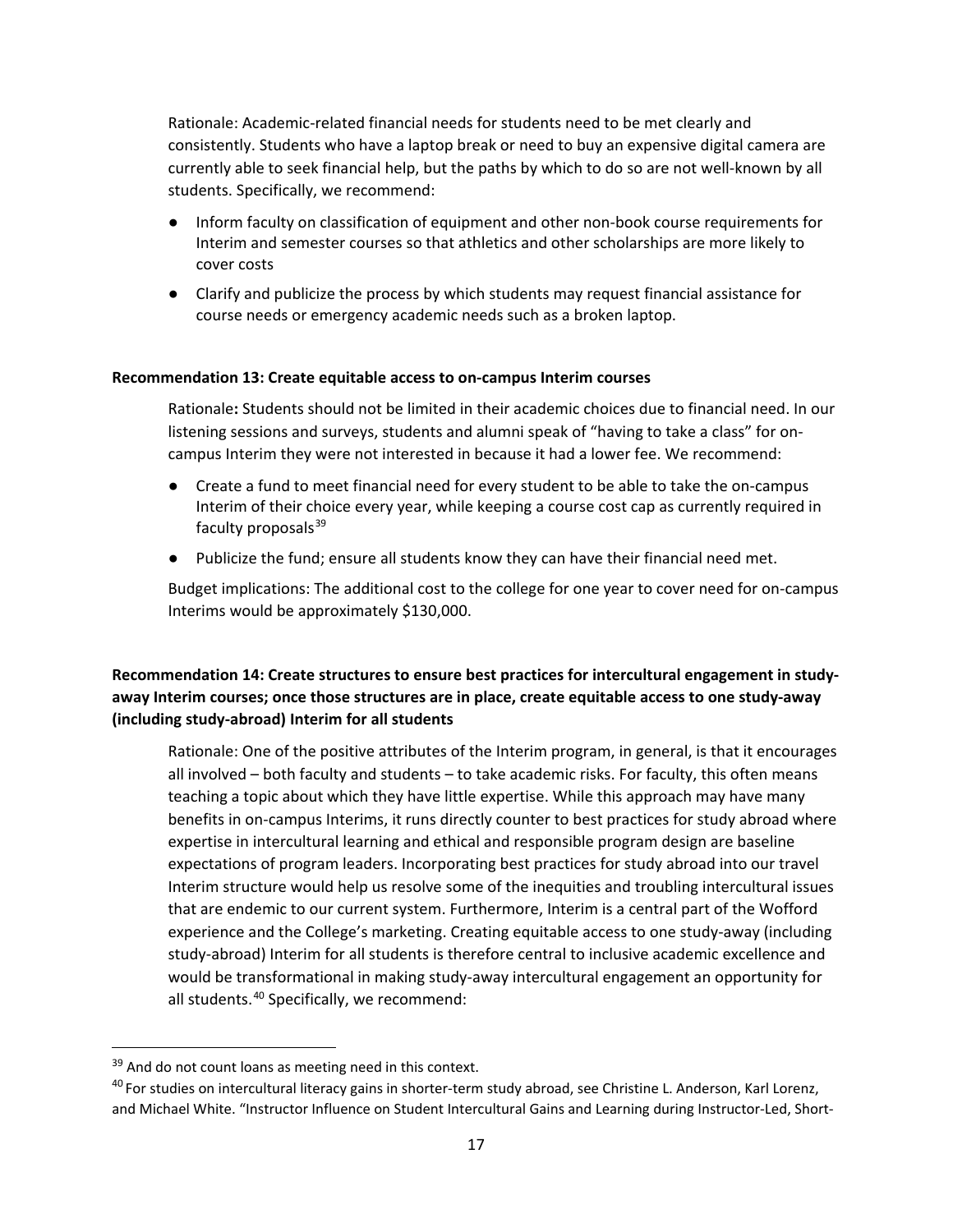- Create a study away committee composed of faculty and staff with expertise in the field of intercultural study. This committee would be charged with:
	- o Developing a set of shared learning outcomes for travel Interims; these outcomes would then be required in each study-abroad Interim and any domestic study-away Interim that involves intercultural engagement, in addition to the learning outcomes specific to each course
	- $\circ$  Reviewing and approving study-away Interims based on the shared learning outcomes, equitable student access to the proposed program,  $41$  and the adherence of the proposed program to best practices in ethical and effective intercultural engagement
	- o Creating appropriate assessment tools and accountability structures for studyaway Interims
	- Professional development and certification:
		- o Establish a certification process for study-away Interim instructors. Certification would involve training in best practices in ethical and effective intercultural engagement
		- o Require this certification for all study-abroad Interim instructors; require this certification for instructors of domestic study-away Interim courses that include intercultural engagement $42$
	- Contingent on funding for such an initiative, when the above structures are in place, meet need<sup>[43](#page-17-2)</sup> for all students so that each student can participate in one interculturalengagement study-away Interim (including study-abroad) regardless of financial need. The College might consider a committee to design possible implementation plans and identify avenues for funding.<sup>[44](#page-17-3)</sup> Such a committee should also consider structures that are inclusive of DACA-recipient students, athletes, and others with special circumstances that may limit travel options
	- In academic advising and in Interim information, give attention to the fact that some students may be less inclined to study away due to finances or lack of family experience

Term Study Abroad." *Frontiers: The International Journal of Study Abroad,* Volume. 28, Fall 2016, 1-23; and Annie Nguyen. "Intercultural Competence in Short-Term Study Abroad." *Frontiers: The Interdisciplinary Journal of Study Abroad*, Vol. 29, Issue 2, Fall 2017, 109-127.

<span id="page-17-0"></span><sup>&</sup>lt;sup>41</sup> Equitable access would presumably include cost control.

<span id="page-17-1"></span> $42$  As determined by the study away committee (see above). For example, it seems likely there would be travel courses such as hiking in nearby areas that would not fall under this rubric. However, all study-abroad Interims would be required to have best practices in intercultural engagement, certification, etc. as listed here. Only Interim courses that meet these intercultural requirements would be eligible for having student fee needs met. For more on the crucial importance of intercultural training for faculty in short-term study abroad programs, see Anderson, Loretz, and White, "Instructor Influence"; and Matthew L. Goode, "The Role of Faculty Study Abroad Directors: A Case Study*." Frontiers: The International Journal of Study Abroad*, Volume 25, Winter 2007, 149-172. <sup>43</sup> Without counting loans as meeting need in this context.

<span id="page-17-3"></span><span id="page-17-2"></span><sup>44</sup> If intercultural-engagement study-away Interims are deemed important to a Wofford education, then access must be equitable, and including the cost of this funding in tuition might be considered.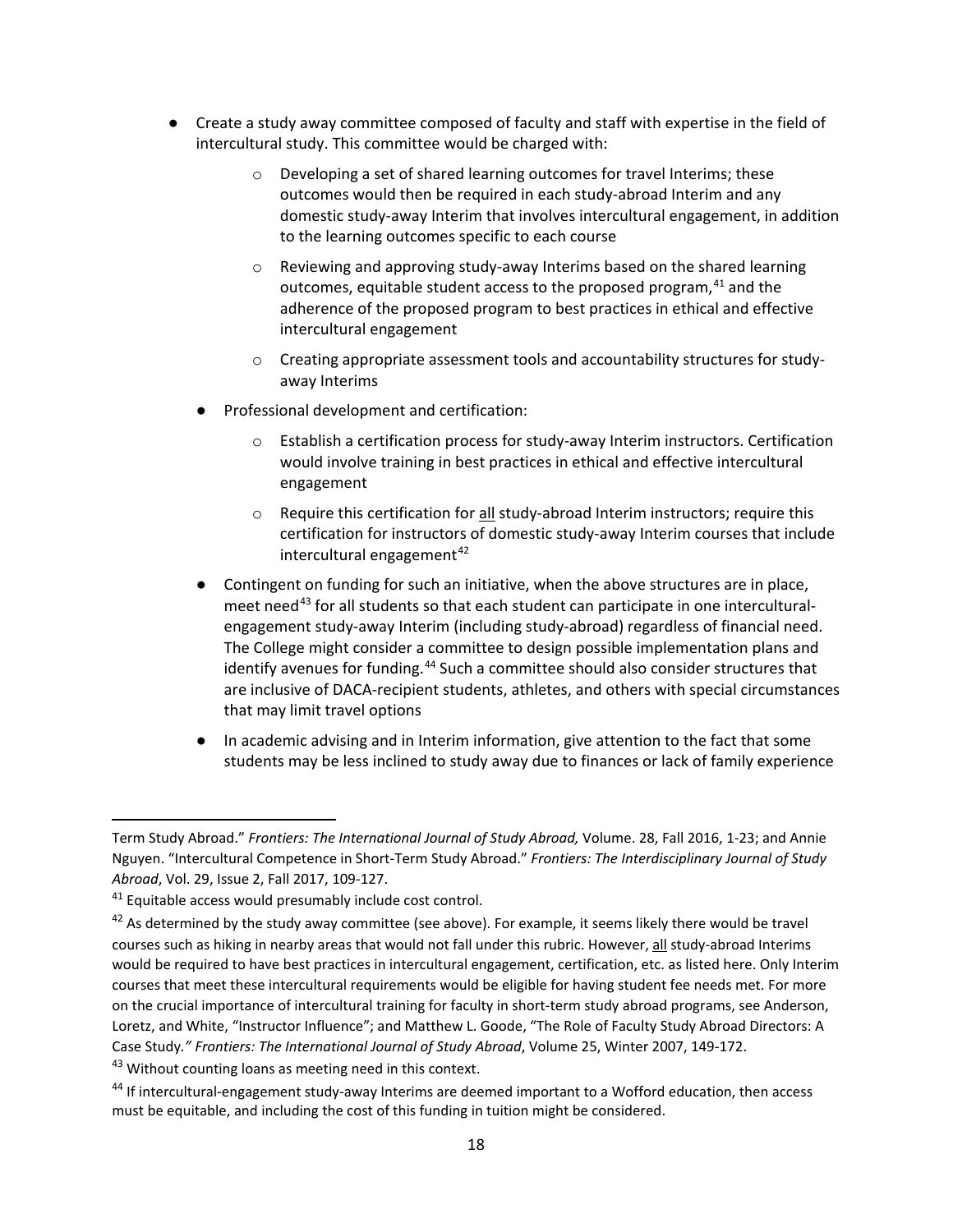and may need greater encouragement and more information about opportunities and advantages of Interim study away, including study abroad.

Budget implications: Estimated between \$500,000 and \$980,000 annually to allow one-quarter of students to study away each year. Figuring a current average cost of \$5542 per study-abroad Interim, the annual cost to meet need if a full 25% of students studied abroad would be \$979,448. Presumably, though, some students would choose study-away domestic Interims and some would choose not to travel at all, so the cost would likely be lower. In addition, the structures listed in these recommendations would likely bring the per-course cost down for study-abroad Interims.

## <span id="page-18-0"></span>**Recommendation 15: Encourage coaches, advisors, and the Office of International Programs to collaborate so that athletes who desire to study abroad can do so**

Rationale: Our data from faculty, staff, students, and alumni indicate that many student-athletes have difficulty finding the time and financing to study abroad. Their commitments to practice and training during Fall, Spring, and/or Interim limit their travel options. And while financial aid may cover most of the cost of study abroad, students are not always aware of these options, and the remaining cost may still be prohibitive for some.<sup>[45](#page-18-2)</sup> Specifically, we recommend:

- Involve coaches in discussions of the value of study away, including study abroad; encourage collaborative conversations on creative ways to make time in the school year for athletes to study abroad
- Work with athletes who cannot travel during the school year to assist them in identifying and funding a summer study-abroad option, collaborating with coaches to make summer study abroad feasible. Such an option is especially important for students who are encouraged or required by their major to study abroad, e.g., majors in Modern Languages, Literatures, and Cultures; and in International Affairs.

### <span id="page-18-1"></span>**Recommendation 16: Create more equitable pathways to internships**

 $\overline{\phantom{a}}$ 

Rationale: Internships lead to better jobs and higher pay for graduates<sup>[46](#page-18-3)</sup> and can create opportunities, experience, and connections for student careers post-graduation. Creating equitable pathways and greater opportunities for internships is important to keep Wofford competitive with comparative schools and is particularly important for recruiting BIPOC and

<span id="page-18-3"></span><span id="page-18-2"></span><sup>&</sup>lt;sup>45</sup> According to Dean Lancaster in the Office of International Programs (OIP), the cost of study abroad varies, but on average, the billed fees are about the same or a little less than a semester at Wofford. Factoring in out-ofpocket expenses (airfare, personal travel, additional meals, passport, etc.), the cost, however, can exceed a semester at Wofford depending on the location. Financial aid can apply toward some of those out-of-pocket expenses for students whose aid exceeds the billed fees. A significant hurdle is messaging: helping students understand how affordable study abroad can be and that their aid can apply. The OIP is focusing efforts on articulating the value of study abroad and publicizing the funding sources to make it possible for students. <sup>46</sup> See, for instance, "Paid Interns/Co-Ops See Greater Offer Rates and Salary Offers Than Their Unpaid [Classmates."](https://www.naceweb.org/job-market/internships/paid-interns-co-ops-see-greater-offer-rates-and-salary-offers-than-their-unpaid-classmates/) March 2016. And Alina Tugend, ["Connecting Low-Income Students to Careers.](https://info.chronicle.com/OTMxLUVLQS0yMTgAAAF8TLcW84MGVrGmD0emKlTfU-oyohnH8nW5MAfn_PruaEFxC46vsZb2cqcPfp_R4DeoCaIG7p8=)" *The Chronicle of Higher Education*. April 2021.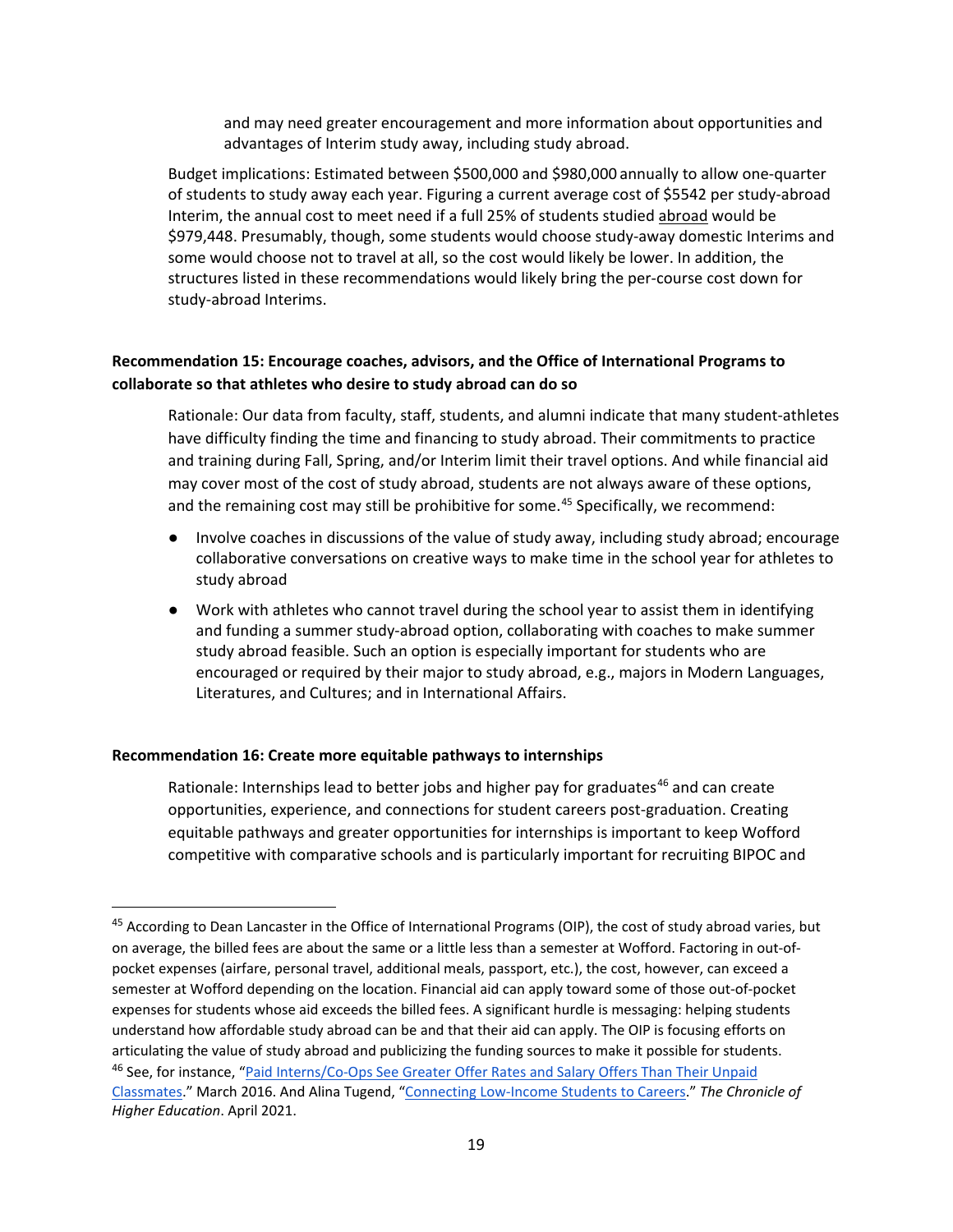first-gen students, who may be more conscious of return on investment.<sup>[47](#page-19-0)</sup> Funds are currently available for financial support of students who cannot afford to take internships that will not cover expenses or that will not let them earn money, but more funds are needed. Presently, these funds are capped at \$1500 per student to ensure that we can serve as many students as possible. Increasing both the maximum amount per student and the total funding pool will not only make internships affordable for more students, it will also make students more aware of and interested in internships, including ones that may seem out of reach due to geographic location. Beyond internships, other professional development opportunities need to be structured in ways that allow all students access to them. Specifically, we recommend:

- Increase funding for internships so that every student has financial needs met to participate in at least one internship<sup>[48](#page-19-1)</sup>
- Have a consistent fee structure ideally zero cost for all students needing on-campus summer lodging<sup>[49](#page-19-2)</sup> so that students are able and encouraged to pursue internships in the greater Spartanburg area, which would benefit both our students and the Spartanburg community
- Invite and encourage greater involvement by a variety of constituents in connecting students with internships and career pathways. Recognize that post-graduate success of our students is a shared responsibility. Broader and more diverse participation in these efforts will lead to greater equity of opportunity for our students. Specifically:
	- Proactively work to reconnect with BIPOC alumni, understanding that they may have had less positive experiences during college and may be skeptical or reluctant to reach out with internship opportunities; approach these alumni with respect and a willingness to listen and address concerns as a framework for discussing possible opportunities for students
	- Encourage faculty and the Career Center staff to work together on internships, graduate school, and other career pathways relevant for their majors; encourage faculty to invite Career Center staff to talk with students in class or to majors as appropriate; collaborate in other ways to increase diversity of internship opportunities
- Increase staffing as needed in the Career Center, particularly in the employer relations and internship areas, due to:
	- Increase in demand for internships and other opportunities that will hopefully result from implementing these recommendations
	- Increase of resources provided by the Richardson gift

<span id="page-19-0"></span><sup>&</sup>lt;sup>47</sup> Based on data from Working Group 4's meeting with high school counselors and college access professionals, these professionals look to return-on-investment as evidence of how students of color have been supported. These professionals reported that stories of the opportunities afforded to students of color and how those opportunities translated to positive career outcomes are appealing to their students, especially since cost of attendance is a primary concern.

<span id="page-19-2"></span><span id="page-19-1"></span><sup>&</sup>lt;sup>48</sup> Funding should not be limited to one per student. Rather, the goal should be for students to participate in multiple internships, given available resources. Funding could cover travel, lodging, stipend, and other needs.  $49$  Currently free for students conducting research, \$800/session for students with internships.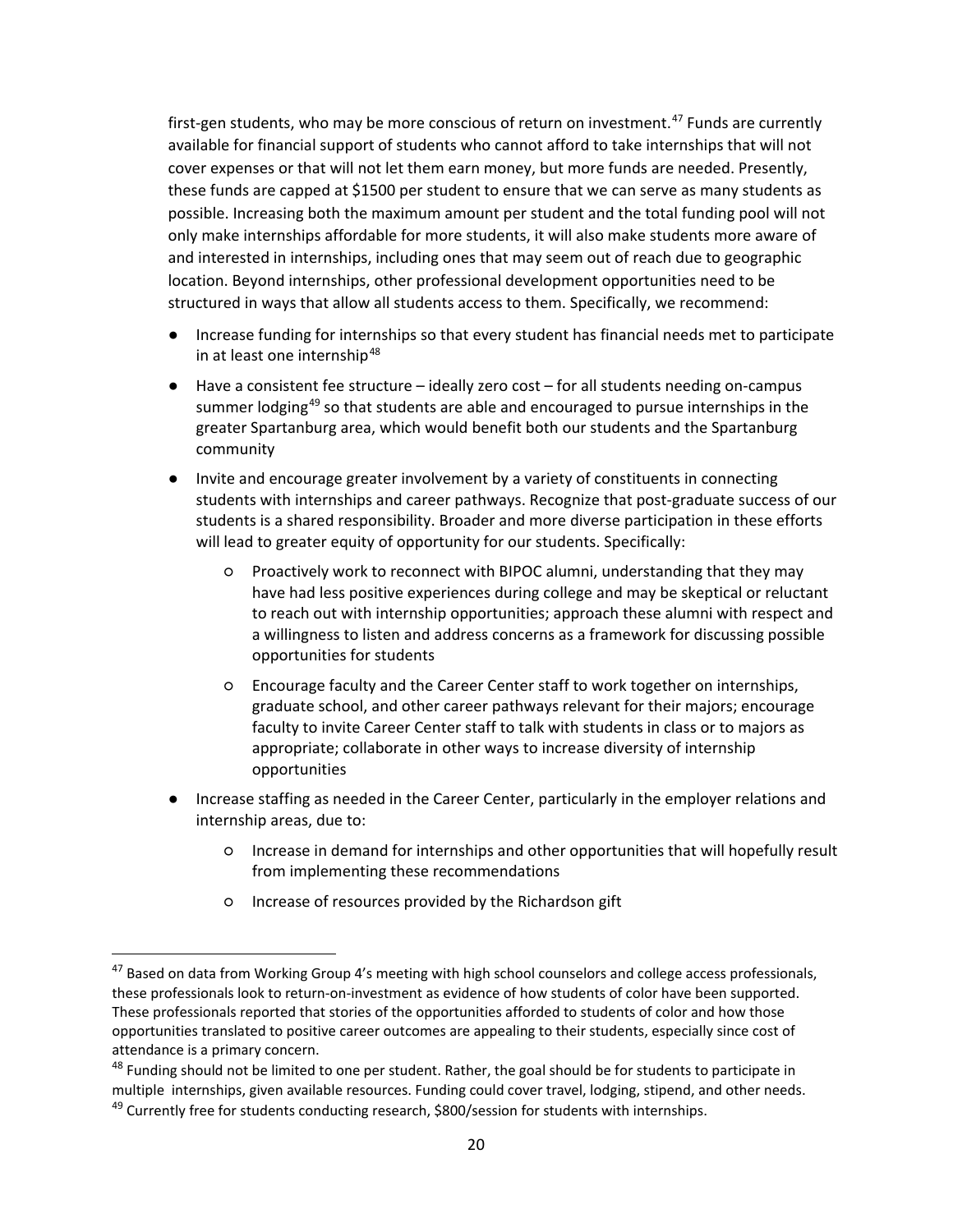- Staff time required to support first generation and BIPOC students who may be unfamiliar with the college graduate job and internship hunting experience
- Staff time required for Center staff to work with employers to ensure they meet the Center's set JEDI standards.

## <span id="page-20-0"></span>**Recommendation 17: Create more equitable pathways to other student development and pre-career opportunities**

Rationale: Campus Union president and other time-consuming leadership and service positions on campus are not an option for many students due to heavy credit loads and/or the need to work for pay. Furthermore, despite rising student interest in research and the generous funding available for faculty-student collaborative research, student researcher pay is set low enough that it is not a financially sound choice for students who need to work for pay during the summer. Specifically, we recommend:

- Create an ad-hoc committee of faculty, staff, and students to examine key on-campus student development and pre-career opportunities and to explore how to create more equitable access to such opportunities. The committee might consider financial stipends, academic credit, or other measures to accompany such opportunities
- Raise student hourly pay for summer collaborative research to allow for equitable access to such research opportunities for students needing to work for pay in the summer.

Leadership in Spartanburg in curricular, co-curricular, and research engagement with the local community

#### <span id="page-20-1"></span>**Recommendation 18: Increase amount and consistency of community engagement in the curriculum**

Rationale: One key way for Wofford to further justice and equity work in the Spartanburg community is through curricular civic engagement. Members of the Spartanburg community tell us they want more opportunities for Spartanburg K-12 students to interact with Wofford students, and the schools desire programs – big or small – that they can count on from one year to the next. Community members believe that having Wofford students in the schools and having opportunities for K-12 students to come to campus will help Wofford collaborate in building "a school-to-college pipeline to supplant the school-to-prison pipeline." Wofford students and alumni who have engaged with the Spartanburg community speak of their experiences as central to their personal growth during college. While the Bonner program offers a small group of students a variety of opportunities for community engagement and service, and a few departments have strong engagement opportunities in courses or co-curricular programs, students express desire – and Spartanburg community members express need – for increased and more consistent community engagement within the curriculum. Specifically, we recommend:

● Create a semester-long CIL fellowship to allow faculty or faculty-staff partnerships to create a repeatable, sustainable course, course unit, or co-curricular program that involves significant community engagement. The fellowship should include stipend or release time for faculty to enable them to build community partnerships, engage in collaborative design,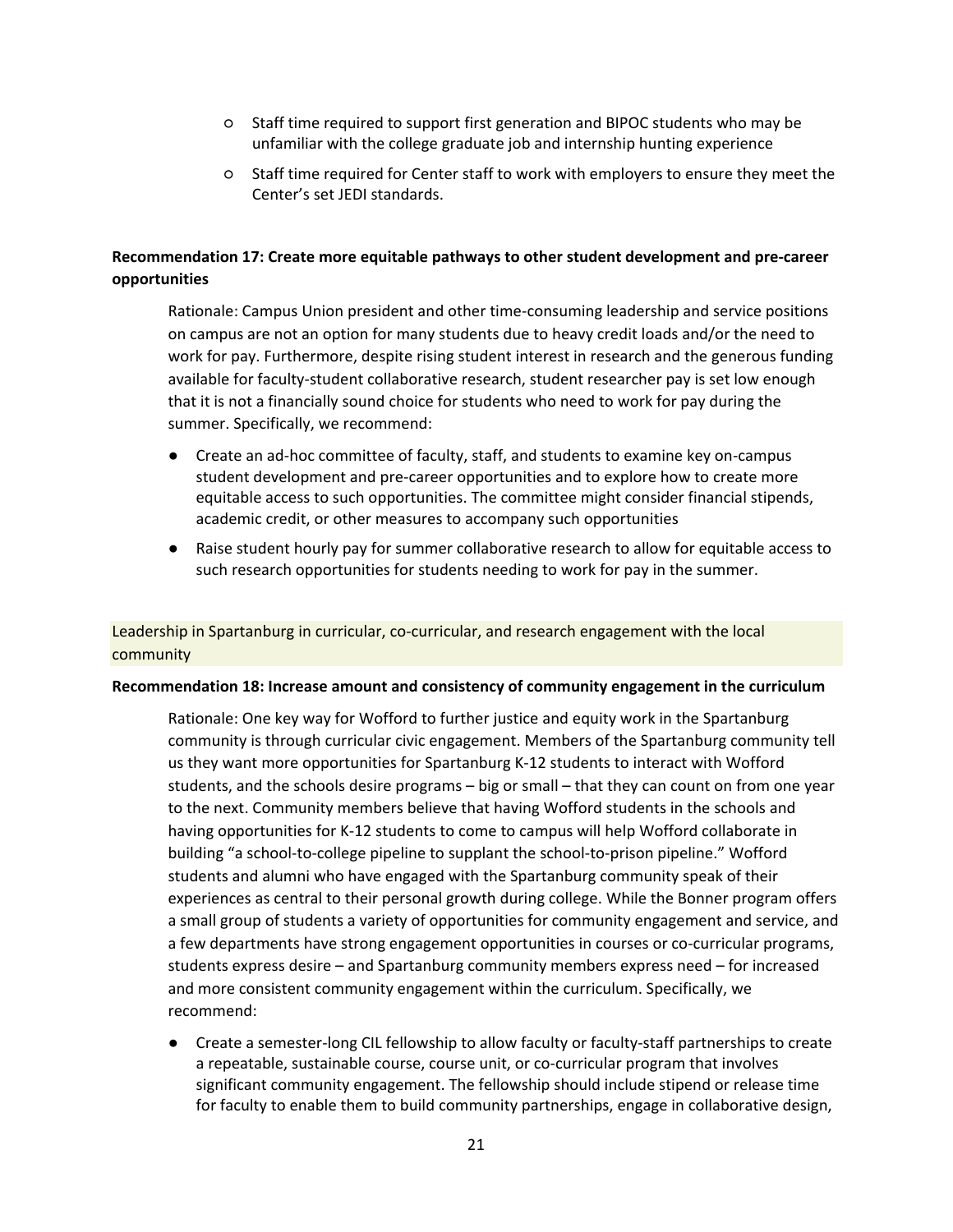organize logistics, prepare materials, etc.<sup>[50](#page-21-1)</sup> The Provost and the Office of Human Resources should collaborate to establish equitable ways of acknowledging time and labor of staff in ways sustainable for the staff members<sup>[51](#page-21-2)</sup>

- Create a fund to which faculty and co-curricular instructors can apply to cover special course events<sup>[52](#page-21-3)</sup> with the community, with transparent process and criteria for applications
- Create a pool of content and context experts from members of the local community who would be available to speak to or work with classes, with a clearly delineated speaker fee honoring their time and expertise; instructors would apply for funds to invite a speaker.<sup>[53](#page-21-4) [54](#page-21-5)</sup>

## <span id="page-21-0"></span>**Recommendation 19: Provide support to ensure public research and community-engaged research[55](#page-21-6) are practiced in ways that promote equity and uplift the Spartanburg community**

Rationale: Data from listening sessions and surveys from faculty, students, and Spartanburg community members point to a need for better and more consistent practices in communityengaged research. Spartanburg community members speak of countless unpaid hours helping students in their research, research projects about which they never heard results, and a need for greater community voice in what and how research in the community is conducted. The recently-increased funding for faculty-student collaborative research will allow key improvements in our processes for community-engaged research as outlined below, but faculty/staff public research that may not be appropriate for student collaboration should also be funded in ways that support best practices. Specifically, we recommend:

- The Faculty Development Committee, in collaboration with the appropriate roles and offices $56$  should:
	- o Create structures to allow for long-term research projects that may take multiple summers or continue through the school year. Funding should function so that

l

<span id="page-21-1"></span> $50$  After design, faculty/staff could maintain the course or program as part of regular load, and the project should be designed with that sustainability in mind.

<span id="page-21-2"></span><sup>&</sup>lt;sup>51</sup> Faculty/staff collaboration is important because Wofford's staff is more diverse than our faculty, and staff can bring to the partnership lived experience and expertise in a variety of ways. Furthermore, staff members work with students in different ways than faculty and have important knowledge from those working relationships.

<span id="page-21-3"></span><sup>&</sup>lt;sup>52</sup> Such as bringing third graders from one school to campus for an activity day or covering transportation and materials costs for Wofford students to do an activity at a local school.

<span id="page-21-4"></span><sup>&</sup>lt;sup>53</sup> Such a pool of experts could also help with community-engaged research (see Recommendation 18).<br><sup>54</sup> The Center for Innovation and Learning and the Faculty Development Committee – in collaboration with the

<span id="page-21-5"></span>Provost's office and the Center for Community-Based Learning – could collaborate to design an equitable and sustainable model.

<span id="page-21-6"></span> $55$  Neither of these terms has a set meaning, and by including both terms we aim to be as inclusive as possible. By "public research" we mean scholarship "for or with the community," i.e., scholarship with an explicit goal of public good, that may or may not involve community partners taking an active role in design or implementation of the research. By "community-engaged research" we mean research with a deeper level of community participation, from identification of community needs to design of study, to the research implementation, analysis, and dissemination.

<span id="page-21-7"></span><sup>56</sup> Including the Provost, Associate Provost for Faculty Development, Associate Provost for Curriculum and Co-Curriculum, the Director of Undergraduate Research, and the Director of the Center for Community-Based Learning.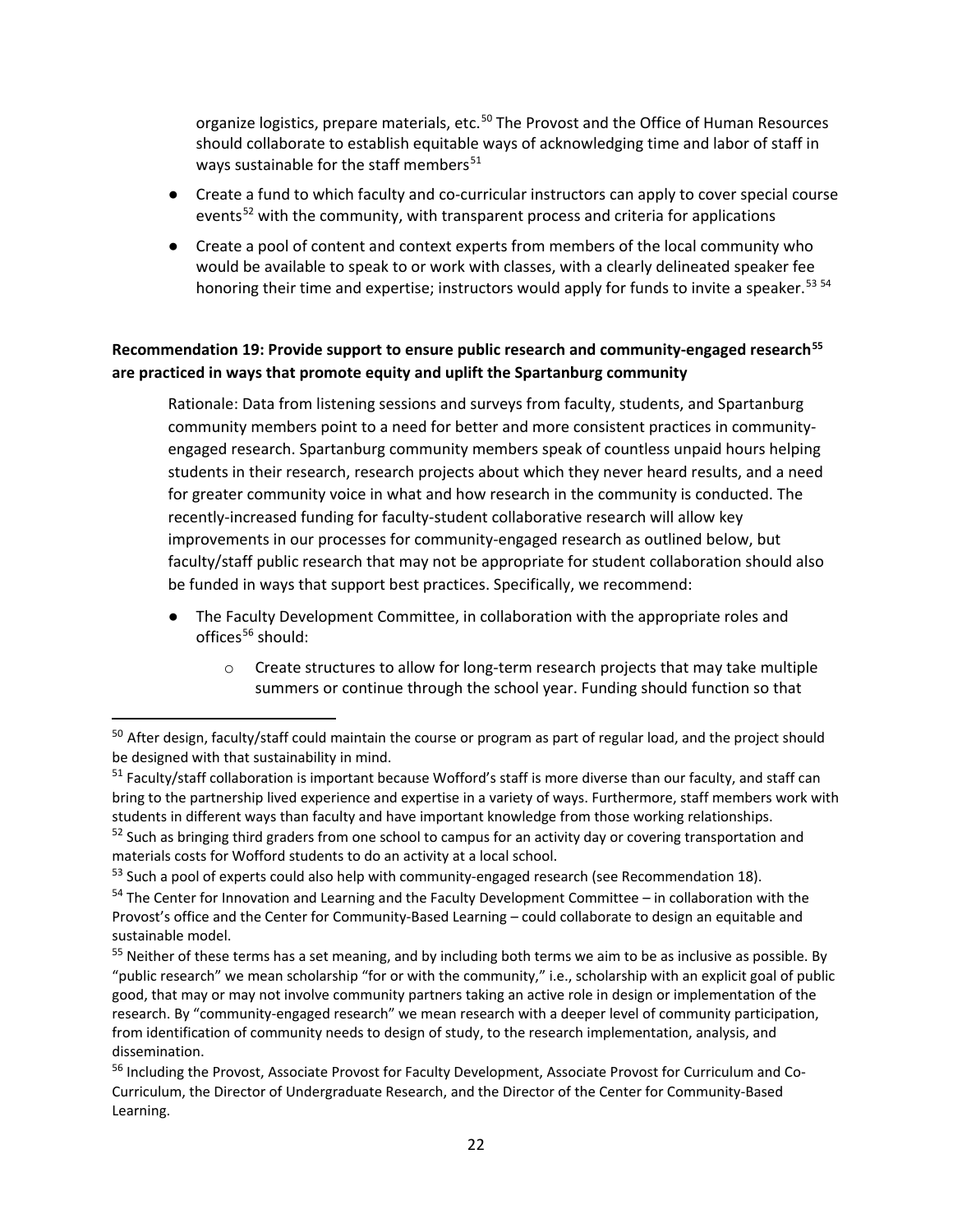community partners are not left wondering if or when the project will be funded for continuation

- $\circ$  Create policies and payment structures for community partners to recognize the value of their time and of their content- and context-expertise; require equitable and fair payment of community partners in research budgets
- Provide yearly workshops on ethical engagement with community partners in community-engaged research;<sup>[57](#page-22-1)</sup> require the workshop or evidence of appropriate knowledge for all faculty doing community-engaged research; encourage other faculty who might be interested in community-engaged research to participate.

#### **Goal 3: Inclusive Student Experience**

 $\overline{\phantom{a}}$ 

#### Diversity of students and authenticity in student recruitment about the ongoing work toward JEDI goals

#### <span id="page-22-0"></span>**Recommendation 20: Develop a strategic plan for diversity recruitment and enrollment for 2022-2026**

Rationale: The Working Group on Enrollment, Recruitment, and Marketing collected information from JEDI listening sessions, conducted its own targeted listening sessions, studied reports by the Office of Admission, Office of Institutional Research (OIR), College Board, South Carolina Department of Education, South Carolina Commission on Higher Education, National Student Clearinghouse, and Western Interstate Commission for Higher Education (WICHE). The group's primary conclusions were as follows:

- WICHE's 2020 ["Knocking at the College Door"](https://knocking.wiche.edu/wp-content/uploads/sites/10/2020/12/Knocking-pdf-for-website.pdf) report speaks to the shift in demographics of high school graduates. Projections show that by the Class of 2025, 54% of U.S. public high school graduates will be of a racial/ethnic identity other than White non-Hispanic
- Wofford Scholars is the largest merit-based scholarship program at Wofford College. Each February, high school counselors are invited to submit nominations for the Wofford Scholars Program. Per OIR,<sup>[58](#page-22-2)</sup> only 8% of Wofford Scholars currently enrolled are BIPOC students. Since Fall 2017, approximately 12% of 2460 nominees were BIPOC students. Test scores of 1300 (PSAT/SAT) or 28 (ACT/PLAN) are a prerequisite for nomination. The national and state averages of BIPOC test-takers show these students are less likely to meet this threshold
- There are concerns about the lack of racial/ethnic diversity within the Office of Admission whose staff members are often the first point of contact for prospective students and are critical to shaping the future of the College by admitting each incoming class. Out of 8 positions, there are 2 BIPOC admission counselors
- There are concerns about the lack of racial/ethnic diversity within the Student Ambassadors who also play a critical role in recruitment by communicating the Wofford student experience. Currently, 12% of 116 total ambassadors are BIPOC students

<span id="page-22-1"></span><sup>&</sup>lt;sup>57</sup> Designed and implemented collaboratively by offices including Undergraduate Research and Center for Community-Based Learning; these workshops may be appropriate for curricular and co-curricular community engagement work via the Center for Innovation and Learning as well.

<span id="page-22-2"></span><sup>58</sup> "Data and Analyses requested by the Office of the President for the Wofford Board of Trustees." (August 2020)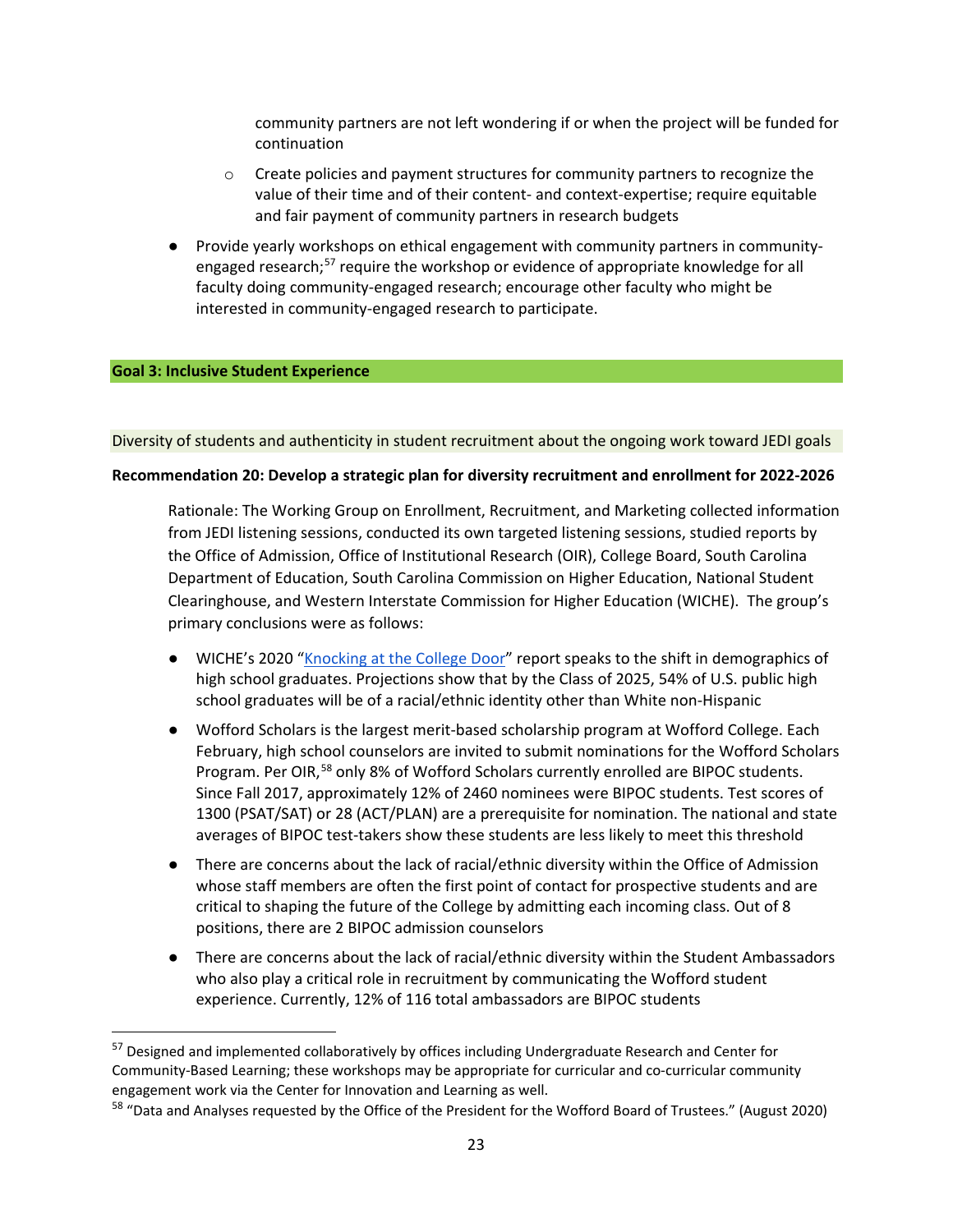- Wofford lags behind many of its peer institutions in the percentage of Hispanic, Asian and Pacific Islander, and International students currently enrolled at their respective schools.<sup>[59](#page-23-0)</sup> WICHE projections indicate that Hispanic students will make up 28% and Asian and Pacific Islander students will make up 6% of all public high school graduates by 2025. Projections of Asian and Pacific Islander public high school graduates show a steady increase through 2036
- Many BIPOC students are also first-gen students and, therefore, lack resources or support to navigate the college application and admissions process. The JEDI Working Group on Enrollment heard this echoed in a meeting with high school guidance counselors and college-access professionals in their suggestions for more programs assisting BIPOC students with college preparedness. The Working Group also learned that BIPOC students are the least likely to have adequate access to their school counselors<sup>[60](#page-23-1)</sup>
- The Bonner Scholars Program historically has been effective in recruiting BIPOC students to the College. Prior to the Fall 2019 cohort, Bonner Scholar cohorts largely consisted of BIPOC students. In the Fall 2019 cohort, 8 of 14 Bonner recipients were White. In the Fall 2020 cohort, 9 of 14 Bonner recipients were White. In Fall 2019, 11 BIPOC students were offered the scholarship but five declined. In Fall 2020, six BIPOC students were offered but one declined
- Campus visits from BIPOC students are low. Since 9/1/2016, there have been 17,607 prospective students that have attended an admission event held on campus. Of the 16,179 students who reported their race/ethnicity, 19.4% identify as BIPOC.

A strategic plan for diversity recruitment and enrollment will provide clarity and direction regarding how the College will accomplish the goal of increasing BIPOC student applications and enrollment. It will articulate ambitious yet achievable goals with measurable targets and will specify who will do what work by when. This plan should include, but not be limited to, the following initiatives:

- Reevaluate the nomination and selection process and criteria for the Wofford Scholars Program so that BIPOC students are identified and included in the process
- Develop hiring practices to help increase the racial and ethnic diversity within the Office of Admission in future hires, starting with current open positions<sup>[61](#page-23-2)</sup>
- Enhance outreach to current BIPOC students to become Student Ambassadors and Bellringers

<span id="page-23-0"></span><sup>&</sup>lt;sup>59</sup> The total number of Hispanic (84,947) and Asian and Pacific Islander (12,888) public-school students in South Carolina is less than those in several of our peer institutions' residing states. Kentucky (13,174), North Carolina (55,588), Tennessee (20,369), and Virginia (93,515) have a greater number of Asian and Pacific Islander publicschool students than South Carolina. North Carolina (292,816), Tennessee (119,241), and Virginia (220,731) have a greater number of Hispanic public-school students than South Carolina.

<span id="page-23-1"></span><sup>&</sup>lt;sup>60</sup> For context, the American School Counselor Association (ASCA) recommends a student-to-counselor ratio of 250:1. South Carolina public high school counselors typically operate in a 300:1 student-to-counselor ratio. When the student-to-counselor ratio is high, students of color and low-income students are likely to be disproportionately affected and underserved (to read more, [click here\)](https://www.schoolcounselor.org/getmedia/b079d17d-6265-4166-a120-3b1f56077649/School-Counselors-Matter.pdf).

<span id="page-23-2"></span> $61$  The Office of Admission has worked with a search advocate in recent searches. One of three recent open positions was filled by a person of color. Starting this summer, three of nine admission counseling staff will be BIPOC employees.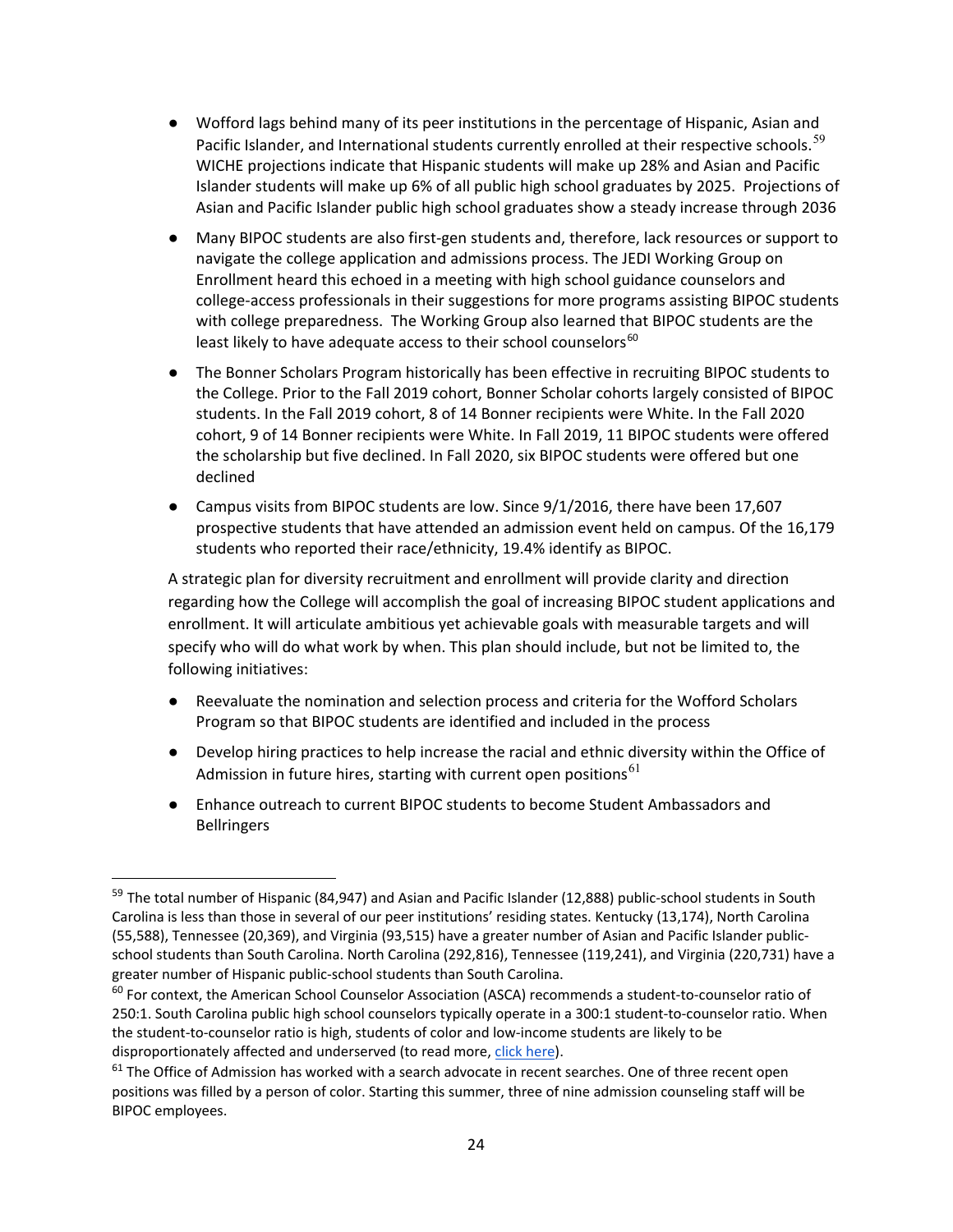- Develop strategies to strengthen outreach to Hispanic, Asian/Pacific Islander, and International students
- Collaborate with alumni associations and the Office of Advancement to increase opportunities for alumni to assist with successfully enrolling admitted BIPOC students
- Develop marketing materials that promote the specific successes of current BIPOC students such as job placements, research successes, and awards
- Develop strategies to increase the number of BIPOC students who accept the Bonner Scholarship and enroll at the College
- Reinstate the Multicultural Overnight Recruitment Experience (M.O.R.E.) for BIPOC students who are admitted and provide travel expenses and overnight accommodations
- Increase the number of partnerships with community-based organizations<sup>[62](#page-24-1)</sup> that promote college access and/or preparation for BIPOC students
- Expand the "College Admission Redefined" college planning workshop hosted by the Office of Admission to identify and include more BIPOC students
- Include current BIPOC students in private visits with admission counselors and college fairs at their high schools
- Increase visits to high schools and college fairs that have strong BIPOC student representation.

### Structures, policies, and campus culture that support all students

 $\overline{\phantom{a}}$ 

## <span id="page-24-0"></span>**Recommendation 21: Plan, implement, and assess first-year orientation each year with special attention to JEDI concerns**

Rationale: Orientation affects all incoming students and is their first chance to be welcomed and included in the Wofford experience. Equity issues – including ones related to economic and cultural background, gender, sexual orientation, religion, and first-gen status – need special attention. Furthermore, the incorporation of academic advising in orientation must also be done with special attention to equity issues. Specifically, we recommend:

- Include faculty and/or staff with JEDI expertise in planning, implementation, and assessment of orientation, with attention to inclusive practices for LGBTQIA+, BIPOC, religious minorities, and first-gen students
- Collaborate with the Coordinator of Academic Advising in planning, implementation, and assessment of orientation; plan for sufficient time for advising with an awareness that firstgen and other students may need more time with their advisors
- Create a JEDI-focused and diverse student committee to advise on orientation activities, especially at Greystone, with the goal that activities be inclusive for all students, including LGBTQIA+, BIPOC, religious minority, and first-gen students

<span id="page-24-1"></span> $62$  Examples of such local community-based organizations include: Urban League of the Upstate, Hispanic Alliance, and Spartanburg Academic Movement.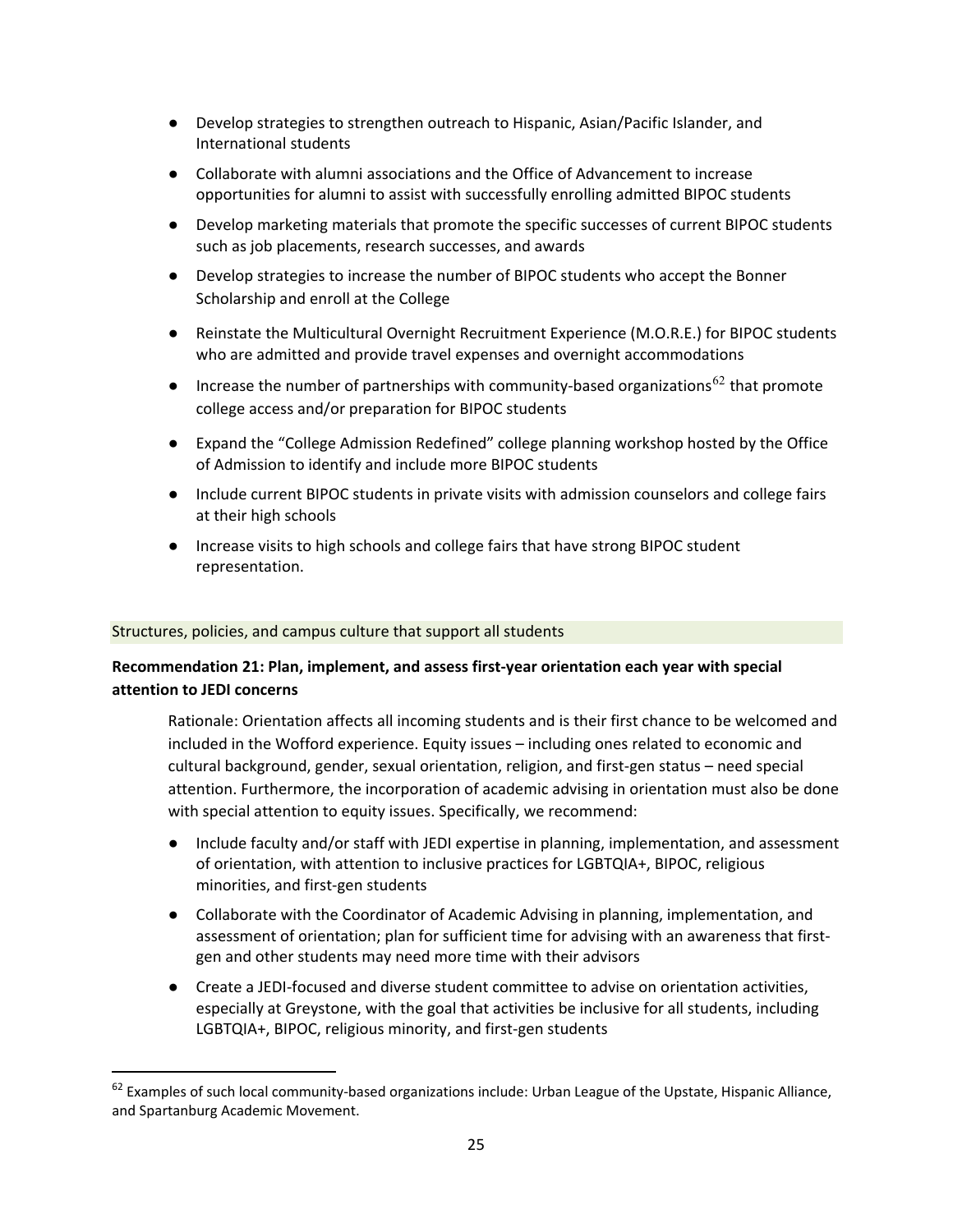- Ensure inclusive facilities and activities at Greystone for queer, non-binary, and trans students
- Faculty/staff with experience in inclusive search processes should assess and restructure selection, training, and assessment of student Orientation staff members and provide guidance to the student leaders who oversee selection to ensure that:
	- o The selection criteria and process are transparent, equitable, and inclusive, and include the guidance of a search advocate
	- o The student Orientation staff is as diverse and inclusive as possible
	- $\circ$  All students on Orientation staff have consistent training in JEDI issues that relate to their interactions with students
	- $\circ$  All students on Orientation staff receive careful and meaningful evaluation to inform future Orientation staff training and to help determine each student's eligibility for Orientation staff in future years
- Increase staff working on orientation as needed to implement and sustain these recommendations.

## <span id="page-25-0"></span>**Recommendation 22**: **Increase staffing and support for Accessibility Services and revise relevant policies**

Rationale: Targeted listening sessions run by the Working Group on Student Life and data shared from the Office of Accessibility Services indicate gaps in services and needs related to the Americans with Disabilities Act (ADA), gaps due to a lack of resources and/or personnel. An increase in budget would help ensure that the Office of Accessibility Services can access resources<sup>[63](#page-25-1)</sup> to maintain and improve Wofford's ADA compliance and community of support for students and employees with disabilities. A budget increase would also aid in the purchase of accessibility-related equipment and furniture. Accessibility is a broad category that encompasses accommodation of both learning and physical needs, including housing needs. Our data indicate the necessity for an inclusive housing policy to address the needs of our genderqueer and trans student population. The current policy gap creates issues of safety, inequity, and a sense of being unwelcomed for these students. Finally, the data also indicate a need for students with dietary restrictions due to medical reasons<sup>[64](#page-25-2)</sup> to have access to kitchen spaces to prepare their own meals. For all of the above reasons, we recommend:

- A campus accessibility audit to ensure the college is fully compliant with ADA regulations
- Budget increases to provide support for Accessibility staff, including up-to-date software and tools $65$

<span id="page-25-1"></span> $63$  E.g., hardware, software, training, professional development, etc.

<span id="page-25-2"></span> $64$  E.g., irritable bowel syndrome (IBS), food allergies, and other diagnoses that may not rise to the level of a disability under the ADA.

<span id="page-25-3"></span> $65$  For instance, currently the Accessibility Office does not have funds to provide students with speech-to-text software, alternative text format software, and other needs of current students.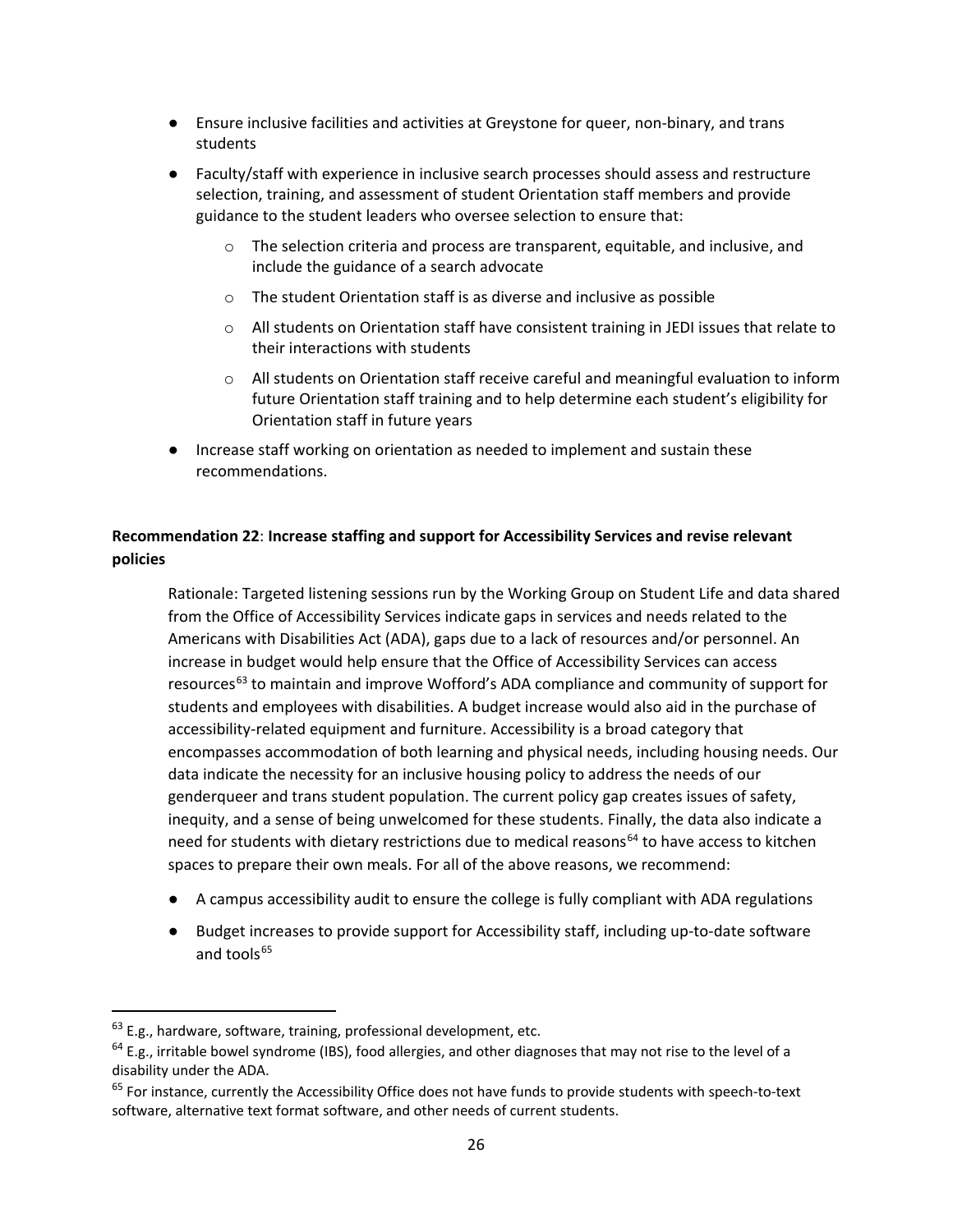- Increased training for faculty and staff regarding ADA regulations, duties, and responsibilities
- Incorporation of accessibility staff at the *initial* stages of the creation of any new builds
- Increase physical access so that at least one residence hall for each class year (first-year, sophomore, etc.) is wheelchair accessible
- $\bullet$  Update the housing policy to accommodate genderqueer and trans students<sup>[66](#page-26-2)</sup>
- Provide a kitchen in at least one residence hall designated for each class year.  $67$

### <span id="page-26-0"></span>**Recommendation 23: Enhance Campus Union's ability to represent all students**

Rationale: Adjustments to committee structures and bylaws will aid Campus Union in its efforts to serve an increasingly diverse student body, to increase transparency, and to add accountability for Wofford's student leaders. With respect to the voting processes in place:

- We support the addition of a Diversity, Inclusion, and Anti-Racism Committee within Campus Union as written and proposed by Destiny Shippy ('22) and passed by the Campus Union Assembly, and we urge the Board to vote in affirmation of this added committee
- Having been passed by the Campus Union Assembly and upon approval by the student body, we urge the Board to vote in affirmation of any updates to the current Campus Union bylaws that will increase equity, transparency, and accountability within Campus Union.

### <span id="page-26-1"></span>**Recommendation 24: Establish a Justice, Equity, Diversity, and Inclusion student fund**

Rationale: The establishment of this fund would assist in the continuation of anti-racism efforts on campus including programming for student organizations and collaborative efforts with faculty and staff. Over 700 students participated in the Office of Diversity and Inclusion's [Anti-](https://www.wofford.edu/about/diversity-equity-and-inclusion/office-of-diversity-and-inclusion)[Racism 101 Challenge,](https://www.wofford.edu/about/diversity-equity-and-inclusion/office-of-diversity-and-inclusion) illustrating a desire from students to become more engaged in seeking ways to make the campus a more welcoming and inclusive environment. The funds could be used in a variety of ways including:

● Continue anti-racism efforts within student organizations

- Support JEDI-related student professional development opportunities and conferences
- Support the JEDI work of unrecognized student groups who are unable to obtain funds through the formal Campus Union allocation process.<sup>[68](#page-26-4)</sup>

<span id="page-26-2"></span><sup>&</sup>lt;sup>66</sup> A committee on gender-inclusive housing presented a recommendation for housing policy in recent years, and that policy has not been adopted by the President's Cabinet. On a positive note, the newest residence hall was constructed with gender-inclusive housing in mind.<br><sup>67</sup> Seniors and others living in the Village apartments already have kitchen access, and the newest residence hall

<span id="page-26-3"></span>includes a community kitchen.

<span id="page-26-4"></span><sup>&</sup>lt;sup>68</sup> Some student groups may not want to be formally recognized, either because they are temporary or because they do not want to function as an official College organization.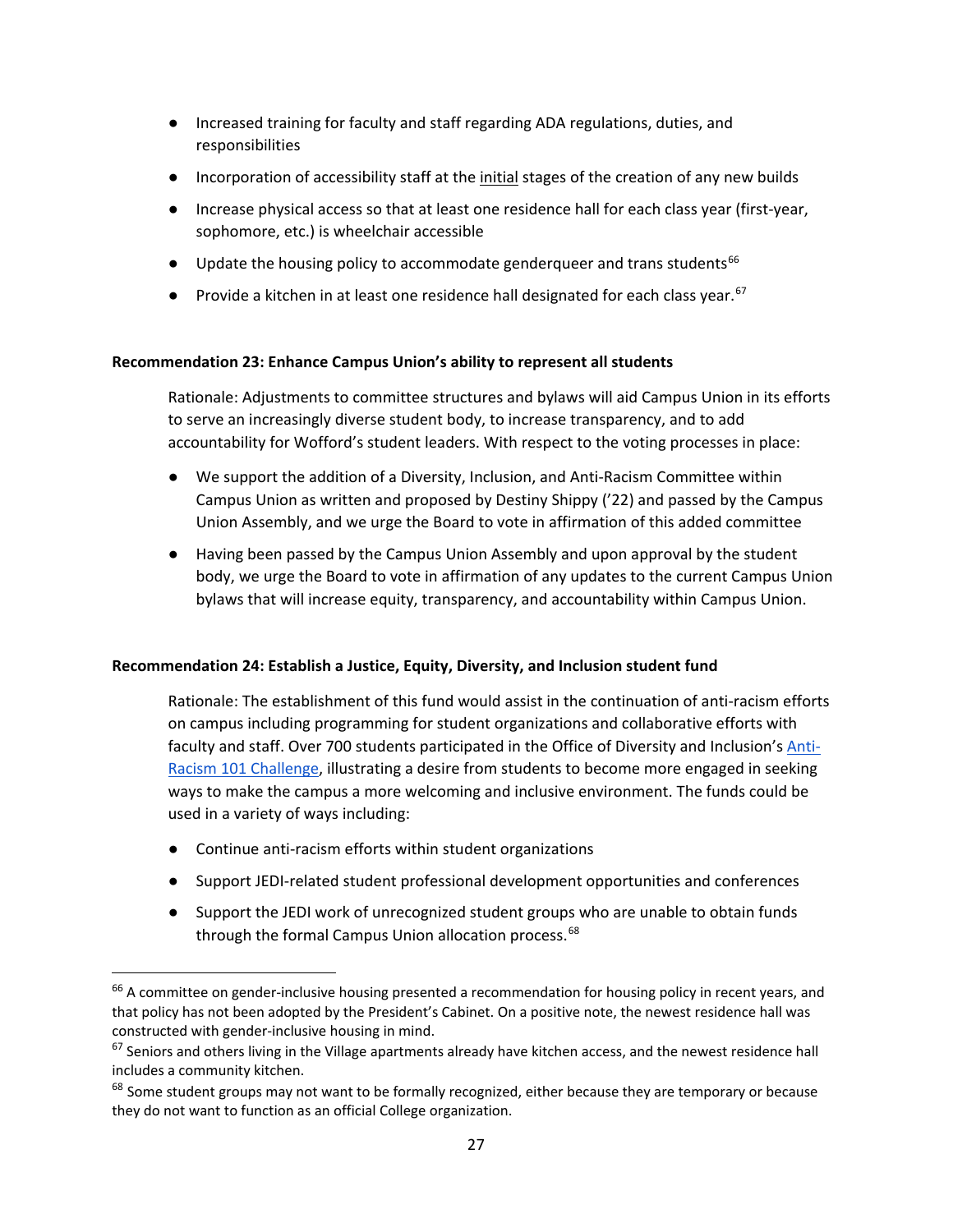See **[Recommendation 2](#page-7-0)** under Goal 1

#### Meeting of student health needs, including mental health, in ways that promote equity and inclusivity

#### <span id="page-27-0"></span>**Recommendation 25: Increase support for Wofford's Counseling Services**

Rationale: Data from institutional documents indicate that during the 2018-2019 academic year, Counseling Services exceeded the International Accreditation of Counseling Services' acceptable standard of amount of time in clinical contact for each staff member an average of 25 weeks out of 32 in the academic year. These standards are set to ensure that counseling staff, and especially the counseling director, have the time needed for administrative responsibilities and important work outside of direct one-on-one student contact. During that year, Wofford had 1.75 FTE $^{69}$  $^{69}$  $^{69}$  counselors, with a ratio of 955 students per FTE staff, comparable to USC-Upstate (1127 per FTE) and far behind our peer institutions (410 at Centre, 333 at Sewanee, 402 at Rhodes). A new counselor was hired at the beginning of the 2020-2021 academic year, resulting in Wofford currently having 2.5 FTE counselors,  $70$  but data show that students are still waiting extended periods of time, sometimes weeks, to be seen for mental health issues due to heavy caseloads. According to Counseling Services data the office has seen "an increase in the number of students seen and intensity of situations presented."<sup>[71](#page-27-4)</sup> In addition, the need to provide education and additional outreach to the campus community on mental health issues is not currently being met due to scarce staffing and resources. We therefore recommend:

- Increase Counseling Services staffing and/or increase off-campus support options<sup>[72](#page-27-5)</sup> for students for the 2021-22 academic year and beyond. Any hires should reflect the needs of diverse students
- Increase operating budget to support annually required professional development, campus outreach, and educational programming.

#### <span id="page-27-1"></span>**Recommendation 26: Establish a student health care coverage option for uninsured students**

Rationale: While Wofford currently does not collect data on the percentage of students who arrive to campus without health insurance or those who lose insurance prior to graduating, Working Group listening sessions indicated the presence of uninsured Wofford students. It is projected that the uninsured college student population at four-year degree granting institutions in the United States is around 8 to 9% and in South Carolina is projected to be 10%, with percentages for Hispanic, Black, and Asian students in our state higher, at 21%, 11.2%, and

<span id="page-27-2"></span><sup>&</sup>lt;sup>69</sup> Full Time Equivalent.

<span id="page-27-3"></span><sup>&</sup>lt;sup>70</sup> With no accompanying increase in operating budget.

<span id="page-27-4"></span><sup>&</sup>lt;sup>71</sup> Data from the 2018-2019 academic year.

<span id="page-27-5"></span> $72$  For instance, increased access to hours with collaborating psychiatrists.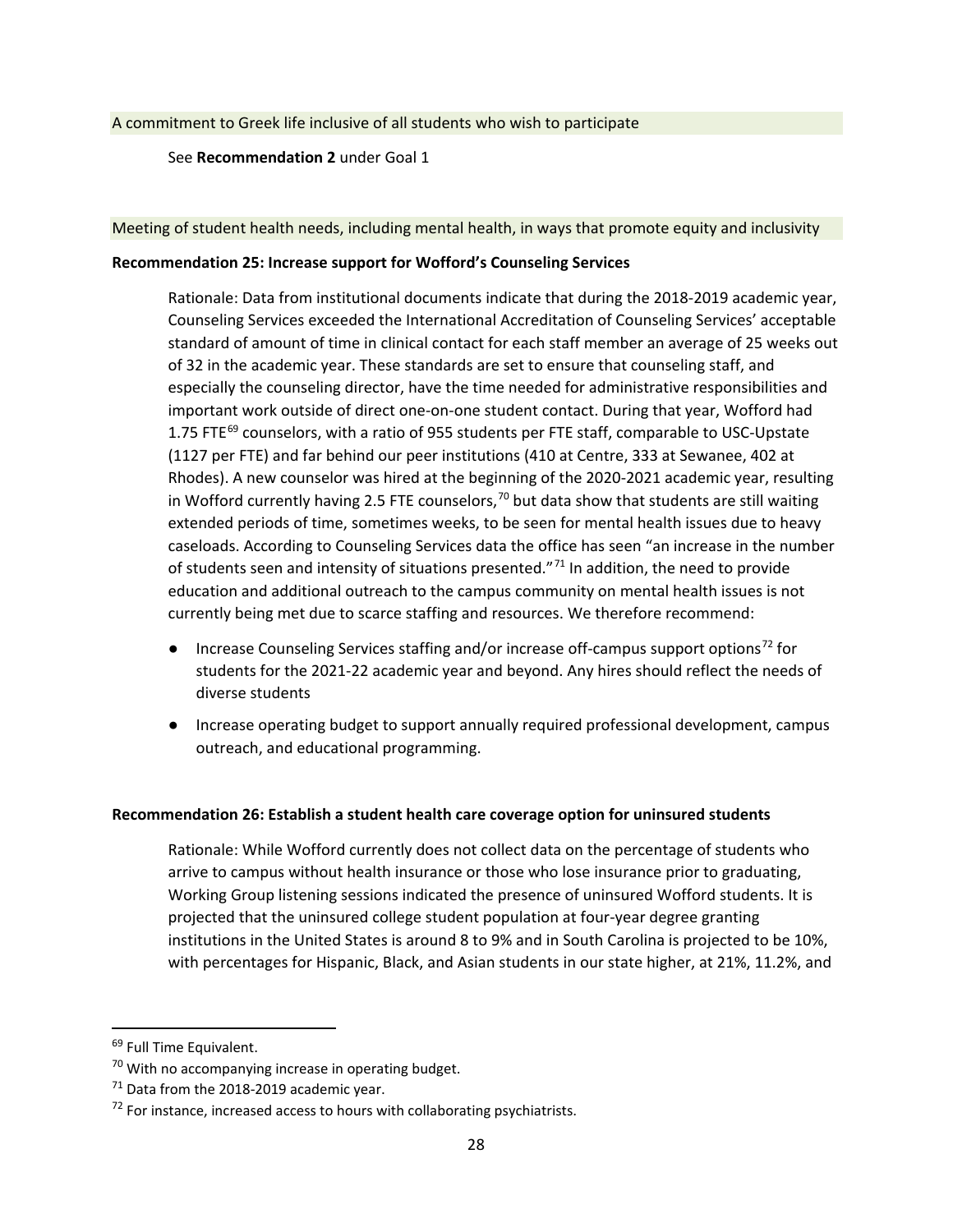11.5%, respectively.<sup>[73](#page-28-1)</sup> About 12% of Wofford's current students are eligible for a Pell grant including nearly 16% of student athletes who come from low-income families. Wofford is a member of the American Talent Initiative<sup>[74](#page-28-2)</sup> and is committed to enhancing recruitment efforts of talented low- and moderate-income students, so the number of uninsured students is likely to increase. Currently all student athletes must have health insurance,<sup>[75](#page-28-3)</sup> and the College provides a health care coverage option for student athletes but has no regular insurance option for non-athlete students. Offering an insurance option for all uninsured students, including prescription coverage, would provide a much-needed means of support and stability. Several of our peer institutions<sup>[76](#page-28-4)</sup> currently require students to have health insurance and offer student plans for those not covered.

#### **Diversity of staff at all levels of the College**

See **Recommendation 6** under Goal 2

## **Steps needed to support all of the above recommendations**

#### **Inclusive and equitable policies and practices**

<span id="page-28-0"></span>**Recommendation 27: Title IX and Bias Reporting: (a) Provide additional resources[77](#page-28-5) to the Title IX and Bias Incident reporting efforts; (b) implement structures to allow for consistent, effective, and clear processes for problematic behavior that does not fall within the definitions of prohibited conduct within the current policy guidelines;[78](#page-28-6) (c) require annual training of all employees in Wofford's Title IX and Bias Reporting policies and procedures** 

Rationale: The committee acknowledges and respects the efforts of those who currently assist in the Title IX and Bias Incident reporting investigations and work in conjunction with the Title IX Coordinator (TIXC). Other than the TIXC, who is a full-time employee, those who oversee and conduct these investigations do so while simultaneously meeting the demands and expectations of their full-time roles and other responsibilities to the institution. Asking these employees to

l

<span id="page-28-1"></span><sup>73</sup> Lookout Mountain Group, "Update for Uninsured College Population: American Community Survey Research Project." January 2020.

<span id="page-28-2"></span> $74$  A consortium of colleges looking to increase numbers of low-income students.

<span id="page-28-3"></span><sup>75</sup> As per NCAA regulations.

<span id="page-28-4"></span><sup>&</sup>lt;sup>76</sup> Including Furman, Rhodes, Davidson, and Washington & Lee.

<span id="page-28-5"></span> $77$  Via direct hire, third party, or a combination of the two.

<span id="page-28-6"></span><sup>&</sup>lt;sup>78</sup> See Wofford College Nondiscrimination and Anti-Harassment Policy and Procedures (2020), Section 2.06, "Offensive Conduct that does not Violate this Policy." This section states: "The College reserves the right to address reported conduct that does not or would not rise to the level of a violation of this Policy. Addressing such reports will not result in the imposition of discipline under this Policy, but the College may conduct educational conversations, implement remedial actions, organize mediated conversations, and/or effectuate other informal resolution mechanisms. Steps may be taken by the Title IX Coordinator solely or in collaboration with other offices or referred to other administrators to be addressed."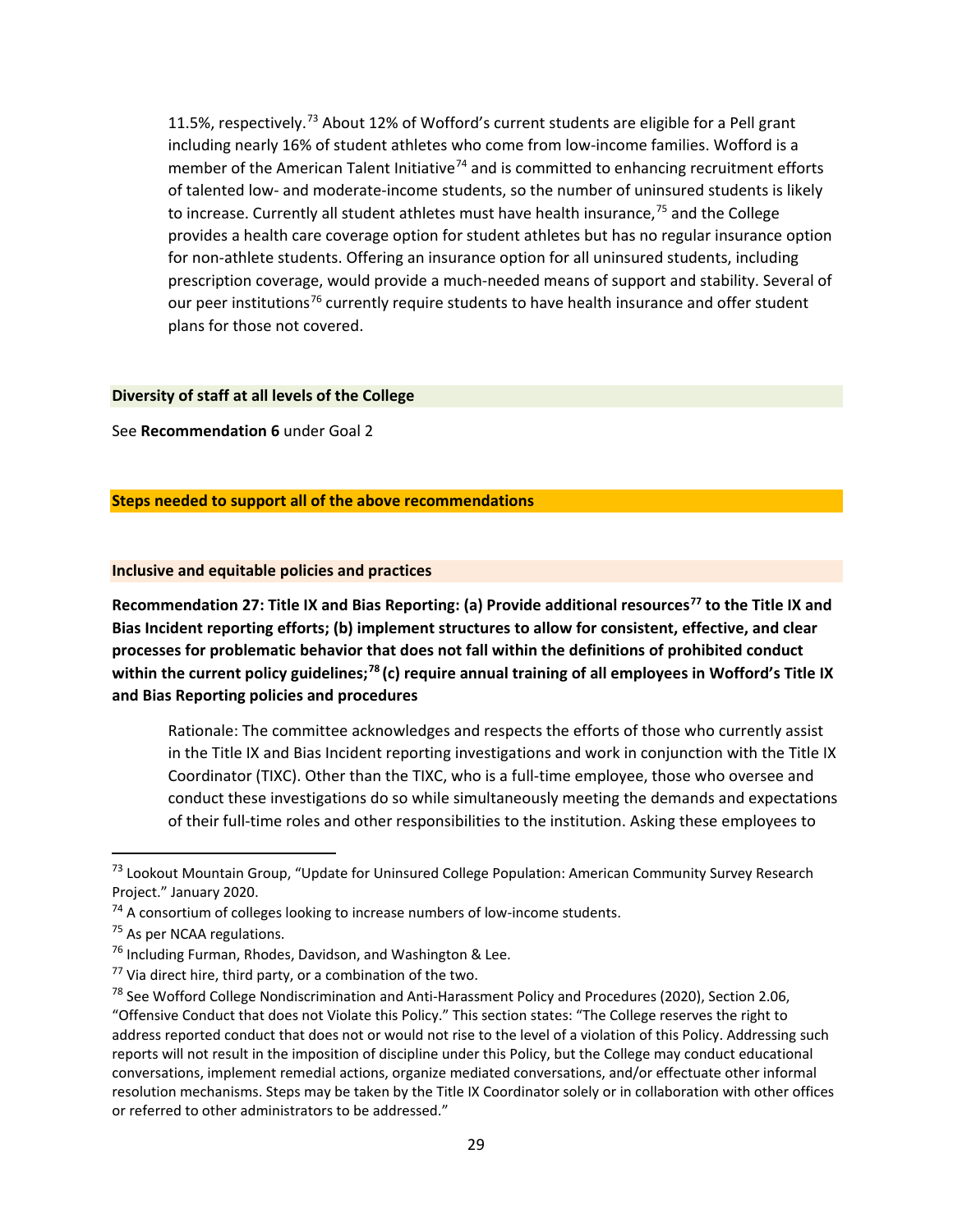engage in such sensitive, careful work in addition to their full-time duties is not a best practice. Currently, the limited resources and staff time are necessarily focused on investigation, processing, and reporting efforts, leaving little or no allocation of resources to aid with education and incident prevention. Prevention and education are critical components of a robust Title IX and Bias Incident reporting program to protect the entire college community and therefore need sufficient budgetary support. The additional resources called for in this recommendation would focus on prevention, provide education and training, and raise awareness in the Wofford community regarding Title IX and Bias Incident investigation and reporting processes.

In our benchmarking research, we determined that all of the peer institutions the JEDI Committee studied have a designated Title IX Office. Some schools have entire staffs (as many as eight) while some may only have the Title IX Coordinator/Director publicly listed while referencing coordination with others at the institution to support the office in the investigation process. However, benchmarking may be misleading in this context. A common sentiment among TIXCs at small colleges is that TIXCs are understaffed, in under-resourced offices, but because all the small schools are benchmarking each other, the illusion persists that staffing and budget are within reasonable levels. As a result, TIXCs and the on-campus investigators who work with them suffer high rates of burnout and turnover due to unsustainable workloads. This lack of staffing and resources results also in an inability of staff to follow up on cases with the frequency and consistency called for by best practices, and results in a necessary focus on policy violations, leaving incidents harmful to the community that fall outside of policy violations often unaddressed or unable to be shepherded through a clear and effective process that would, ideally, be healing and restorative.

Additionally, the Working Group on JEDI Structures was made aware of concerns related to the sensitivity of the work and information compiled as part of the Title IX and Bias Reporting process. These concerns were raised in discussions with those involved in the process as well as in the JEDI Committee's listening sessions and surveys. As per best practice, employees involved in the investigatory process or those handling sensitive information should have limited or no interaction, outside of the investigatory process, with any of the parties involved in the complaint. This restriction results in investigators and case coordinators often having to recuse themselves due to conflict, which in turn leads to overuse of specific case coordinators/investigators or having case coordinators/investigators swap cases, which in turn leads to confusion, disruption, and increased stress for the parties involved in these cases and for the personnel overseeing them.

Furthermore, our data suggest widespread confusion, concern, and lack of knowledge of Wofford's policies and procedures for Title IX and Bias Incident reporting. Education and awareness about these policies, the reporting process, and implications of committing an offense are needed for the entire Wofford community. Knowledge and information are key for many reasons, including:

● Students and employees need to understand that when a violation occurs, it is handled through a confidential process. Therefore, any sanctions are likely to be private, which can give the mistaken impression that the College has not addressed the matter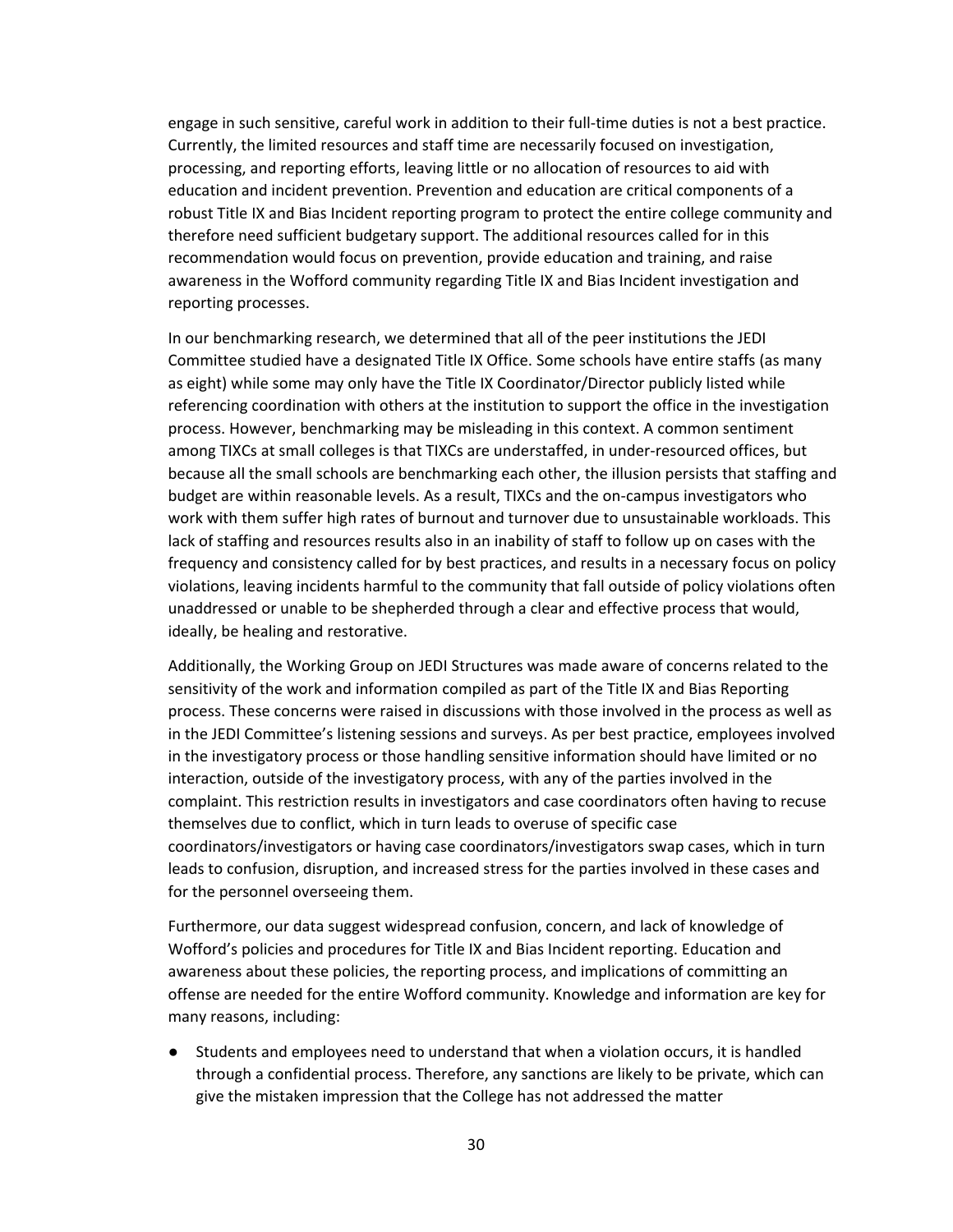- As potential bias or Title IX incidents arise, it is important that faculty, staff, administration, and students cannot plead ignorance of College policies
- A robust information and training system for all Wofford employees would lead to more consistent reporting of incidents and thereby increase completeness and accuracy of records and help in identifying pervasive behaviors.

Just as importantly, education as part of a robust prevention program is essential. In a recent sexual assault campus climate survey,<sup>[79](#page-30-0)</sup> results showed Wofford is doing well compared to other small colleges on key measures. Relative to those institutions, our students "report stronger positive attitudes toward faculty, staff, and administrators; feel stronger connection to the overall campus community; seem more confident in campus officials' willingness to investigate incidents of sexual assault and support those making such reports; and agree more strongly that Wofford has educated students about recognizing sexual assault and how to report these incidents." In contrast, though, the survey showed Wofford *behind* our peer institutions on peer-to-peer support. Compared with other small colleges, female Wofford students "appear more skeptical that Wofford students would intervene if they witnessed a sexual assault; and seem to lack confidence that other students would support a student who reported a sexual assault."[80](#page-30-1)

This climate survey, along with the JEDI Committee's own data from our listening sessions and surveys, and the expertise of our Title IX staff, all support the need for more resources to allow for a robust, regular program that educates students and our community about prevention and best ways to support each other. For instance, a bystander intervention program is an extremely important part of prevention that we now lack, relying instead entirely on online training. Our students would benefit from more conversations about healthy masculinity, healthy relationships, and consent. Supervisors at all levels of the College would benefit from mediation training and training in how to handle reports, what to watch out for, and when they are required to report.

Lastly, the Committee's listening session and survey data, along with other targeted Working Group listening sessions and research on these matters, indicate that students, faculty, and staff have concerns about the recent change to a "one policy, one process" (1P1P) model, which some believe may result in lack of appropriate resolution for cases that warrant attention for reasons of ethics and community but do not fall within the definitions of prohibited conduct in our policy. However, our research indicates that while the concerns are quite valid, the 1P1P model is unlikely to be the cause of the concerns because the model is designed to include those very kinds of cases.[81](#page-30-2) The 1P1P model, therefore, in key ways offers *more* protection to our

<span id="page-30-0"></span> $79$  Conducted by Wofford Office of Institutional Research, working with Title IX staff, 2019

<span id="page-30-1"></span><sup>80</sup> Wofford College Office of Institutional Research, "Summary of Analysis: Results of HEDS Sexual Assault Campus Climate Survey," January 2020.

<span id="page-30-2"></span><sup>81</sup> According to the Association of Title IX Administrators, the 1P1P model "permits all discrimination complaints (age, race, sex, gender, nationality, etc.) to be resolved using one institution-wide policy, and one resolution process, applied to all alleged discrimination involving faculty, students and staff… 1P1P is not only Title IX compliant, it serves the best practices of the civil rights approach with an emphasis on meaningful remedies, social justice, victim empowerment and advocacy, comprehensive investigation, procedural fairness to all parties, and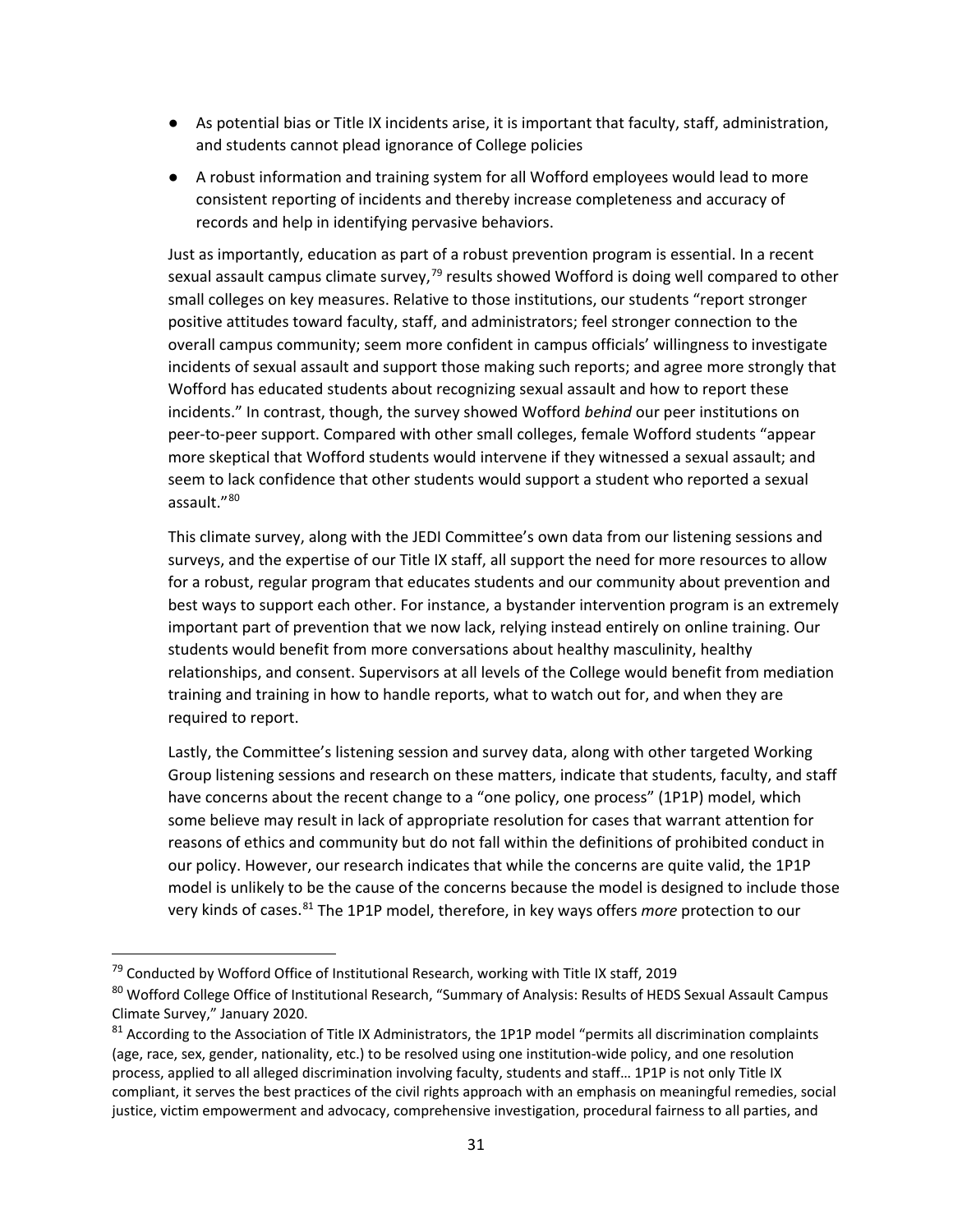campus community than separate policies and processes would, and the core problem is the lack of staffing which causes the TIXC to have to prioritize cases that fall within definitions of prohibited conduct within our policy. Cases that fall outside these definitions are addressed as best they can be given the limitations of current staffing and resources.

For these reasons, the Committee recommends the creation of new structures for incidents that involve problematic behavior that does not fall within the definitions of prohibited conduct in our policy. Those involved in such incidents that are not appropriate for sanction under current policy need a procedure geared toward education and healing. Such procedures would not simply require more staff. They could include, for instance, training peer mediators and having a student ombudsperson.

## <span id="page-31-0"></span>**Recommendation 28: Conduct an external review of the Office of Human Resources and all institutional policies and practices related to hiring and confidential personnel matters to ensure that emerging risks and issues of concern are identified and addressed**

Rationale: JEDI Committee data indicate faculty and staff concerns about current institutional practices, institutional compliance with federal standards, and issues of equity and transparency. These concerns were not directed at the Office of Human Resources specifically; rather they were discussed as systemic issues at an institution that has outgrown policies and practices from days when standards were less rigorous and the College was significantly smaller. This recommendation attempts to shed light on the concerning issues raised while maintaining the confidentiality of the narratives shared by personnel. The concerns shared in the listening sessions and surveys include:

- The need for a transparent review of pay equity (including by gender and race)
- The need for professional development for supervisors and department chairs in JEDI matters and in personnel management best practices, and the need for 360-degree review of *all* who supervise personnel
- The need for regular JEDI professional development opportunities for all faculty and staff
- The need for proper, transparent, and consistent implementation of the Family and Medical Leave Act (maternity leave issues, in particular)
- The need for consistently-maintained personnel files across the institution, which is particularly important for when possible Title IX and Bias Incidents occur
- The need to review institutional support for female employees, especially those who experience bullying or harassment
- Lack of diversity in candidate pools for new hires; lack of a system to accurately record BIPOC applications for employment.

prompt resolution of everything from bias incidents to stalking, sexual violence and intimate partner violence." See more on the 1P1P mode[l here.](https://www.prnewswire.com/news-releases/atixa-releases-brand-new-and-fully-revised-one-policy-one-process-model-policy-the-only-2019-ready-model-available-to-the-field-300783111.html)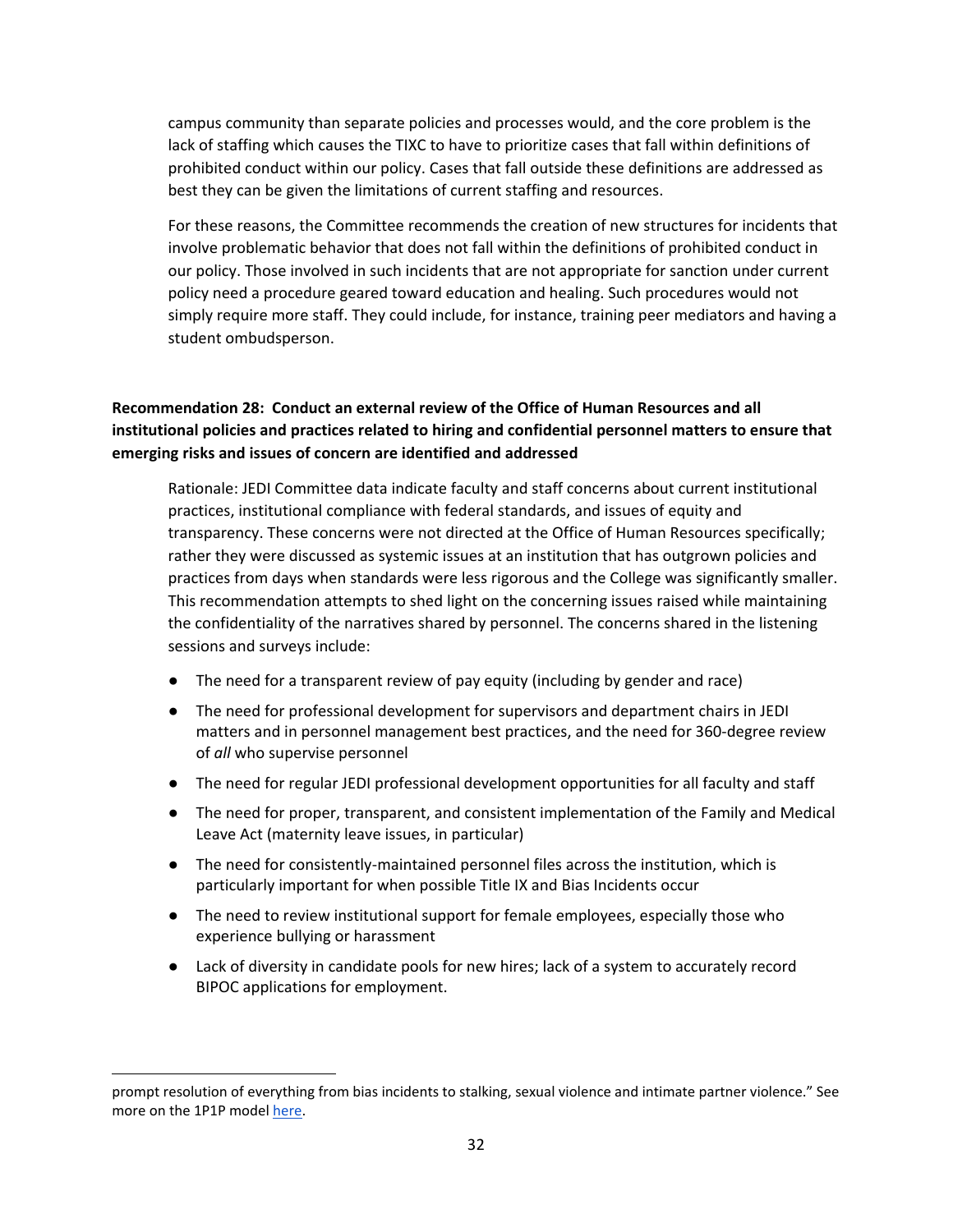Enlisting an external party for the review allows for objective assessment of sensitive personnel information and creates a transparent process that college personnel can trust. This external evaluation would prove beneficial to the entire Wofford community, especially:

- The Senior Equity Officer and their ability to evaluate current policies and procedures in order to foster a more equitable and inclusive Wofford
- The trustees and senior administration in their efforts to implement change that aligns with and supports the goals and objectives of the institution and with the goals of this JEDI strategic vision
- The Office of Human Resources by identifying potential areas of improvement and current areas of strength.

#### **Structures for continuing JEDI work**

#### <span id="page-32-0"></span>**Recommendation 29: Create three annual awards for JEDI work**[82](#page-32-2)

Rationale: If Wofford wants to signal the value of JEDI work, one important way to do so is to award one faculty, one staff, and one student each year for JEDI work, whether that work is on campus or in engagement with the community. Specifically, we recommend:

- Awards announced as part of a high-profile event
- A monetary award, as with the Covington and Milliken teaching awards.

Budget implications: \$9000-\$15,000 annually for the three awards (\$3000-\$5000 each, with equal amounts in all three categories). <sup>[83](#page-32-3)</sup>

# <span id="page-32-1"></span>**Recommendation 30: Continue justice, equity, diversity, and inclusion work: (a) Establish an advisory committee on JEDI issues on campus; (b) continue research and reporting from the JEDI Committee's data**

Rationale: With the disbandment of the Presidential Committee for Diversity and Inclusion and the imminent disbandment of the JEDI Committee, the creation of a longstanding committee that comprises Wofford students and employees will aid in continuing the cross-collaboration of JEDI work and advising the new Senior Equity Officer in their efforts to foster positive and effective communication and initiatives across campus. Many of our peer institutions<sup>[84](#page-32-4)</sup> have

<span id="page-32-2"></span><sup>&</sup>lt;sup>82</sup> As suggested in "Diversity Review Summary/Recommendations" by Dr. Nancy "Rusty" Barcelo, Wofford College, May 2019.

<span id="page-32-3"></span><sup>&</sup>lt;sup>83</sup> The Wofford Diversity and Inclusion Awards currently given at the annual Honors Convocation are "given to one Wofford student and one faculty or staff member for having raised awareness about diversity, equity and inclusion in order to promote greater understanding and appreciation within the Wofford community." In contrast, the awards we are proposing would reward JEDI *work* (which includes but moves beyond "raising awareness"), would raise the profile of such work, and would signal the College's value of such work through a monetary award. The committee has no recommendation regarding the existing Honors Convocation diversity awards and whether those awards might be reconceived as the awards we are herein proposing.

<span id="page-32-4"></span><sup>&</sup>lt;sup>84</sup> E.g., Furman, Davidson, Hendrix, and Washington & Lee.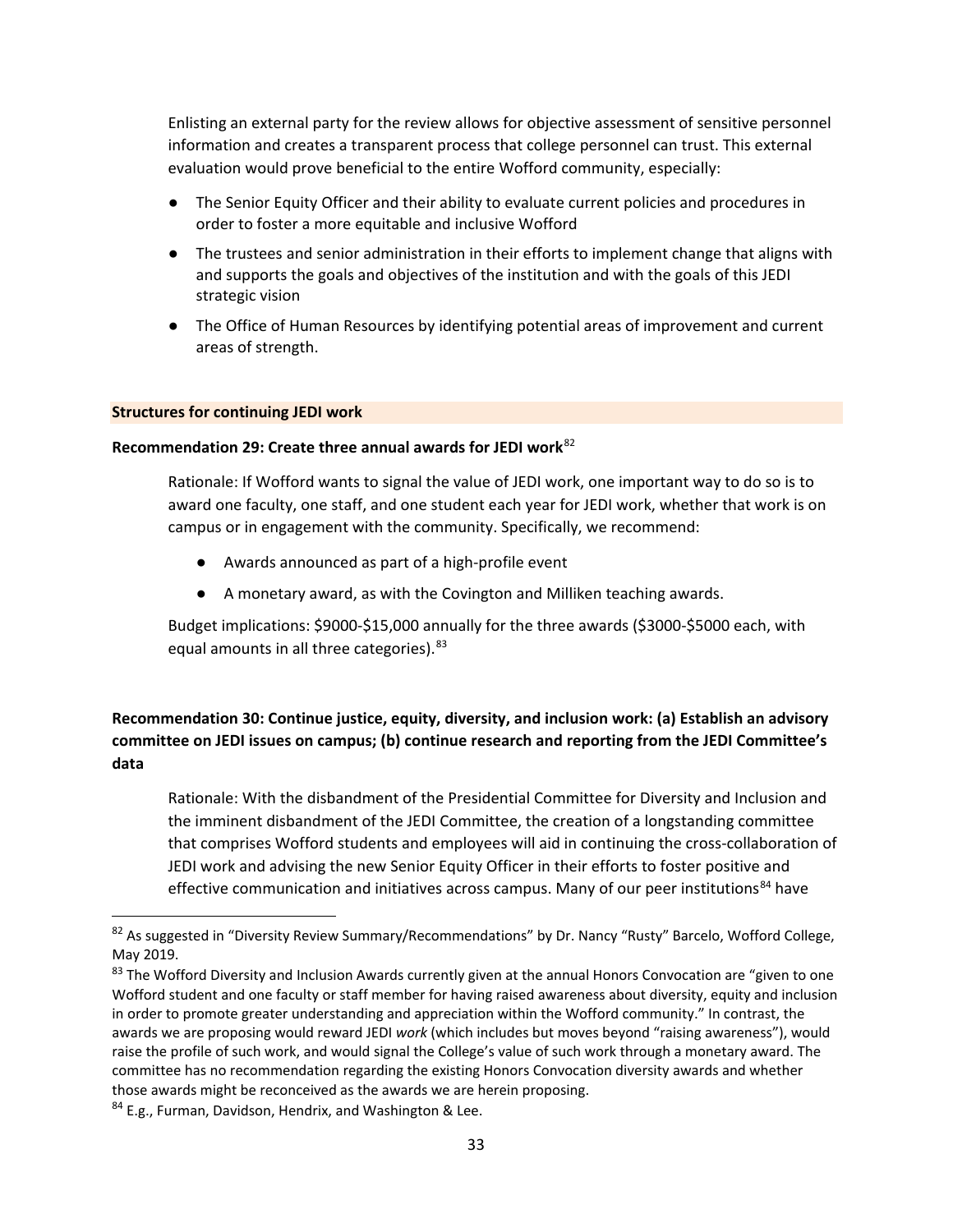similar longstanding committees on their campuses that provide guidance in building supportive, equitable, and inclusive communities. Specifically, this committee would:

- Serve in an advisory role to the Senior Equity Officer and assist the SEO's transition to a new institution
- Work with the SEO on accountability and follow-through on the JEDI Committee recommendations from February and in this Strategic Vision document
- Serve in other capacities as the new SEO recommends.

Finally, the Committee's listening sessions and surveys yielded a robust, extensive set of data about the needs, concerns, and hopes of all in the Wofford community. While the Committee's research report summarizes the big-picture findings from the data, the limited space for an accessible document and the short timeframe of the Committee's work did not allow for thorough exploration or recommendations for implementation on the finer points of these data. Further analysis, with targeted reporting to specific Wofford departments, is needed in the very near future to ensure that momentum is maintained as the College continues to move toward a more equitable, just future for our students, for our faculty and staff, and for all who love Wofford College.